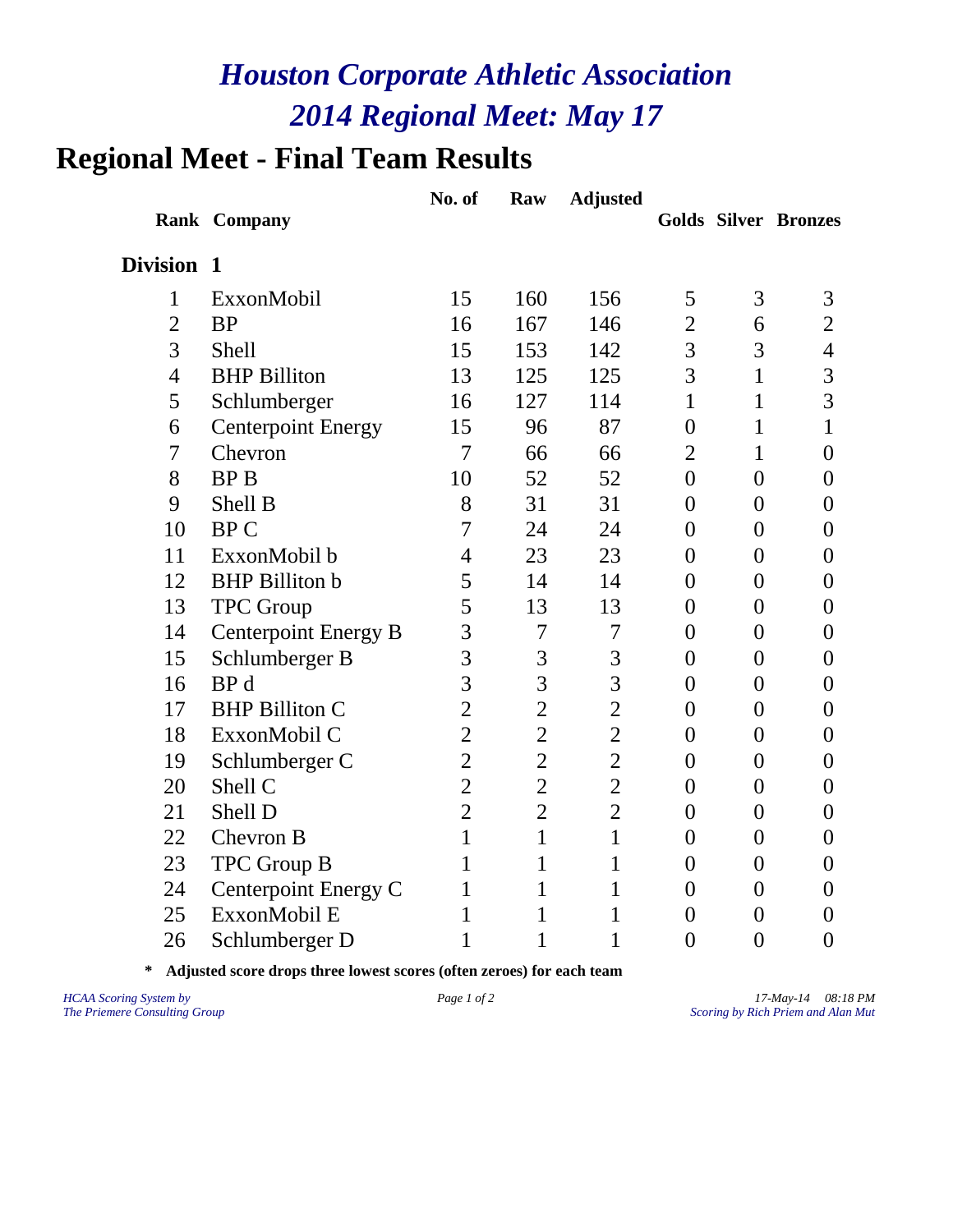# **Regional Meet - Final Team Results**

|    |                     | No. of | Raw | <b>Adjusted</b> |                   |                             |
|----|---------------------|--------|-----|-----------------|-------------------|-----------------------------|
|    | <b>Rank Company</b> |        |     |                 |                   | <b>Golds Silver Bronzes</b> |
|    | 27 Schlumberger E   |        |     |                 |                   |                             |
| 28 | Shell E             |        |     |                 |                   |                             |
| 29 | Shell F             |        |     |                 |                   |                             |
| 30 | ExxonMobil D        |        |     |                 | $\mathbf{\Omega}$ |                             |

**\* Adjusted score drops three lowest scores (often zeroes) for each team**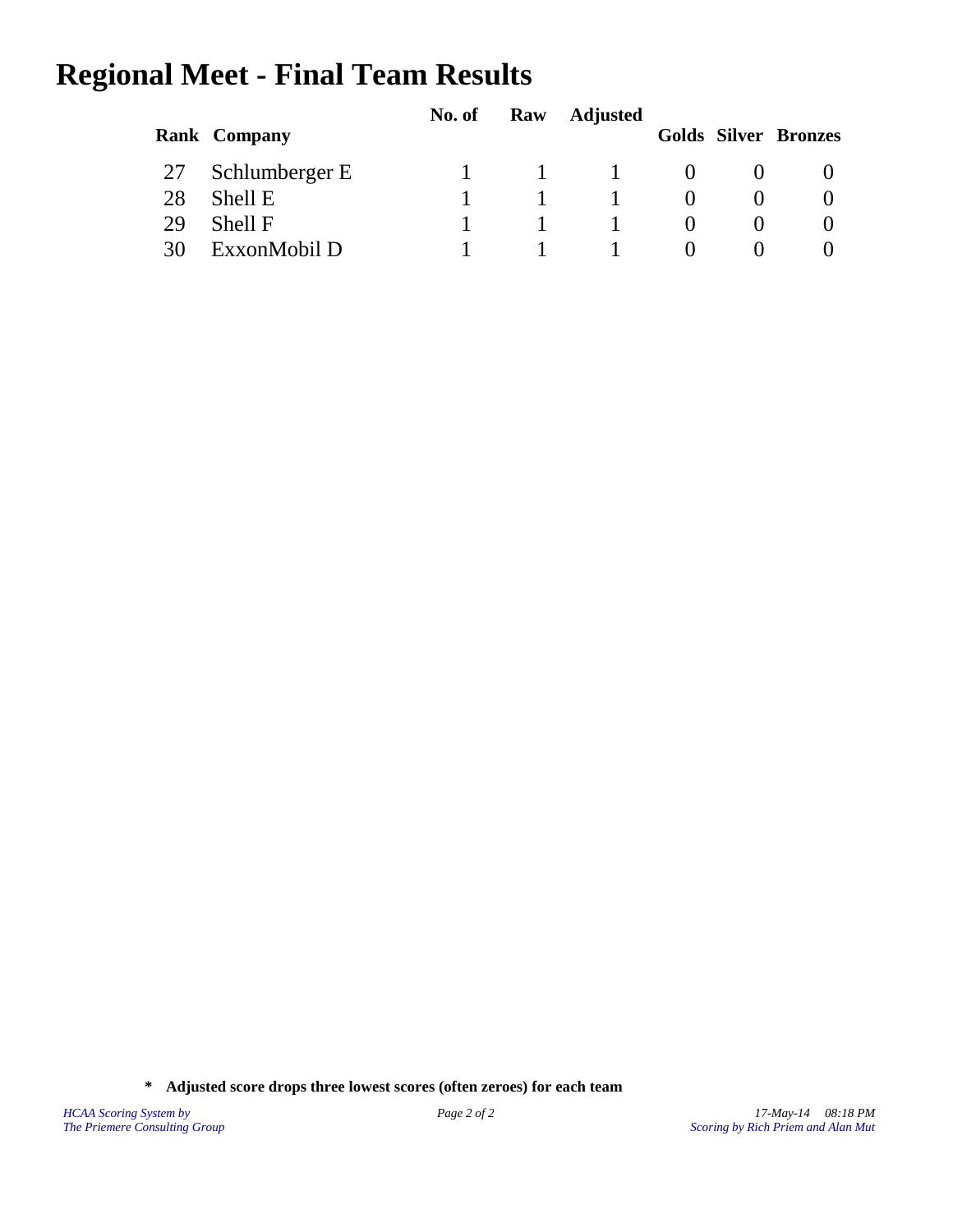### **Regional Meet Final Results**

#### **Div/Company/Team Time/Pts Place Points Div./Company/Team Time/Pts Place Points**

#### **Men's 3000 Meters**

| Divisio                   |      |   |    | ExxonMobil                 | 40       | 10 | 2  |
|---------------------------|------|---|----|----------------------------|----------|----|----|
| <b>BP</b>                 | 13   |   | 15 | <b>TPC</b> Group           | 43       | 11 |    |
| ExxonMobil                | 18   | 2 | 12 | BP d                       | 46       | 12 |    |
| <b>BHP</b> Billiton       | 20   | 3 | 10 | Centerpoint Energy b       | 53       | 13 |    |
| Schlumberger              | 24   | 4 | 8  |                            |          |    |    |
| Chevron                   | 26   | 5 | 7  | <b>Submasters Distance</b> |          |    |    |
| Shell                     | 32   | 6 | 6  | <b>Divisio</b>             |          |    |    |
| <b>Centerpoint Energy</b> | 45   |   | 5  | <b>BHP</b> Billiton        | 12:57.00 |    | 15 |
| <b>TPC</b> Group          | 2027 | 8 | 4  | Chevron                    | 13:08.39 | 2  | 12 |
|                           |      |   |    |                            |          |    |    |

#### **Women's 3000 Meters**

| Divisio                   |    |   |    | <b>BP</b>                     |
|---------------------------|----|---|----|-------------------------------|
| <b>BP</b>                 | 8  |   | 15 | Schlumber                     |
| ExxonMobil                | 10 | 2 | 12 | Centerpoin                    |
| Shell                     | 13 |   | 10 |                               |
| Schlumberger              | 16 | 4 | 8  | Women'                        |
| <b>BHP</b> Billiton       | 31 | 5 |    | <b>Divisio</b><br>$\mathbf 1$ |
| <b>Centerpoint Energy</b> | 32 | 6 | 6  | ExxonMol                      |

#### **Men's Mile Team**

| Divisio                   |    |   |    | Chevron                   | 20 | 4 | 8 |
|---------------------------|----|---|----|---------------------------|----|---|---|
| Chevron                   | 4  |   | 15 | ExxonMobil b              | 21 |   | 7 |
| <b>BHP</b> Billiton       | 8  | 2 | 12 | <b>BHP</b> Billiton       | 21 | 6 | 6 |
| <b>BP</b>                 | 14 | 3 | 10 | <b>Shell</b>              | 22 |   |   |
| Schlumberger              | 14 | 4 | 8  | <b>Centerpoint Energy</b> | 30 | 8 | 4 |
| Shell                     | 15 | 5 | 7  | BP b                      | 33 | 9 | 3 |
| <b>BHP</b> Billiton b     | 28 | 6 | 6  |                           |    |   |   |
| <b>Centerpoint Energy</b> | 29 |   | 5  |                           |    |   |   |
| BP b                      | 33 | 8 | 4  |                           |    |   |   |

| $P_{\rm UV}$ Company/Team Thing Fig. Trace Follow |    |    |                      |    |    |  |
|---------------------------------------------------|----|----|----------------------|----|----|--|
| <b>Men's 3000 Meters</b>                          |    |    | BPc                  | 34 |    |  |
| Divisio                                           |    |    | ExxonMobil           | 40 | 10 |  |
| <b>BP</b>                                         | 13 | 15 | <b>TPC</b> Group     | 43 |    |  |
| ExxonMobil                                        | 18 | 12 | BP d                 | 46 |    |  |
| <b>BHP Billiton</b>                               | 20 | 10 | Centerpoint Energy b | 53 |    |  |

#### **Submasters Distance**

#### Divisio 1

| <b>Centerpoint Energy</b>  | 45   |   |                | <b>BHP Billiton</b>       | 12:57.00 |   | 15 |
|----------------------------|------|---|----------------|---------------------------|----------|---|----|
| <b>TPC</b> Group           | 2027 | 8 | $\overline{4}$ | Chevron                   | 13:08.39 |   | 12 |
|                            |      |   |                | ExxonMobil                | 13:26.49 | 3 | 10 |
| <b>Women's 3000 Meters</b> |      |   |                | Shell                     | 13:33.89 | 4 | 8  |
| Divisio                    |      |   |                | <b>BP</b>                 | 13:40.07 |   |    |
| <b>BP</b>                  | 8    |   | 15             | Schlumberger              | 14:44.73 | 6 | 6  |
| ExxonMobil                 | 10   |   | 12             | <b>Centerpoint Energy</b> | 14:57.84 |   |    |
|                            |      |   |                |                           |          |   |    |

#### **Women's 800m Team**

| <b>BHP</b> Billiton       | 31 |   | 7  | <b>Divisio</b>            |    |                |                |
|---------------------------|----|---|----|---------------------------|----|----------------|----------------|
| <b>Centerpoint Energy</b> | 32 | 6 | 6  | ExxonMobil                | 3  |                | 15             |
|                           |    |   |    | <b>BP</b>                 | 10 | 2              | 12             |
| <b>Men's Mile Team</b>    |    |   |    | Schlumberger              | 11 | 3              | 10             |
| Divisio 1                 |    |   |    | Chevron                   | 20 | $\overline{4}$ | 8              |
| Chevron                   | 4  |   | 15 | ExxonMobil b              | 21 | 5              | $\tau$         |
| <b>BHP</b> Billiton       | 8  | 2 | 12 | <b>BHP</b> Billiton       | 21 | 6              | 6              |
| <b>BP</b>                 | 14 | 3 | 10 | Shell                     | 22 | 7              | 5              |
| Schlumberger              | 14 | 4 | 8  | <b>Centerpoint Energy</b> | 30 | 8              | $\overline{4}$ |
| Shell                     | 15 |   |    | BP b                      | 33 | 9              | 3              |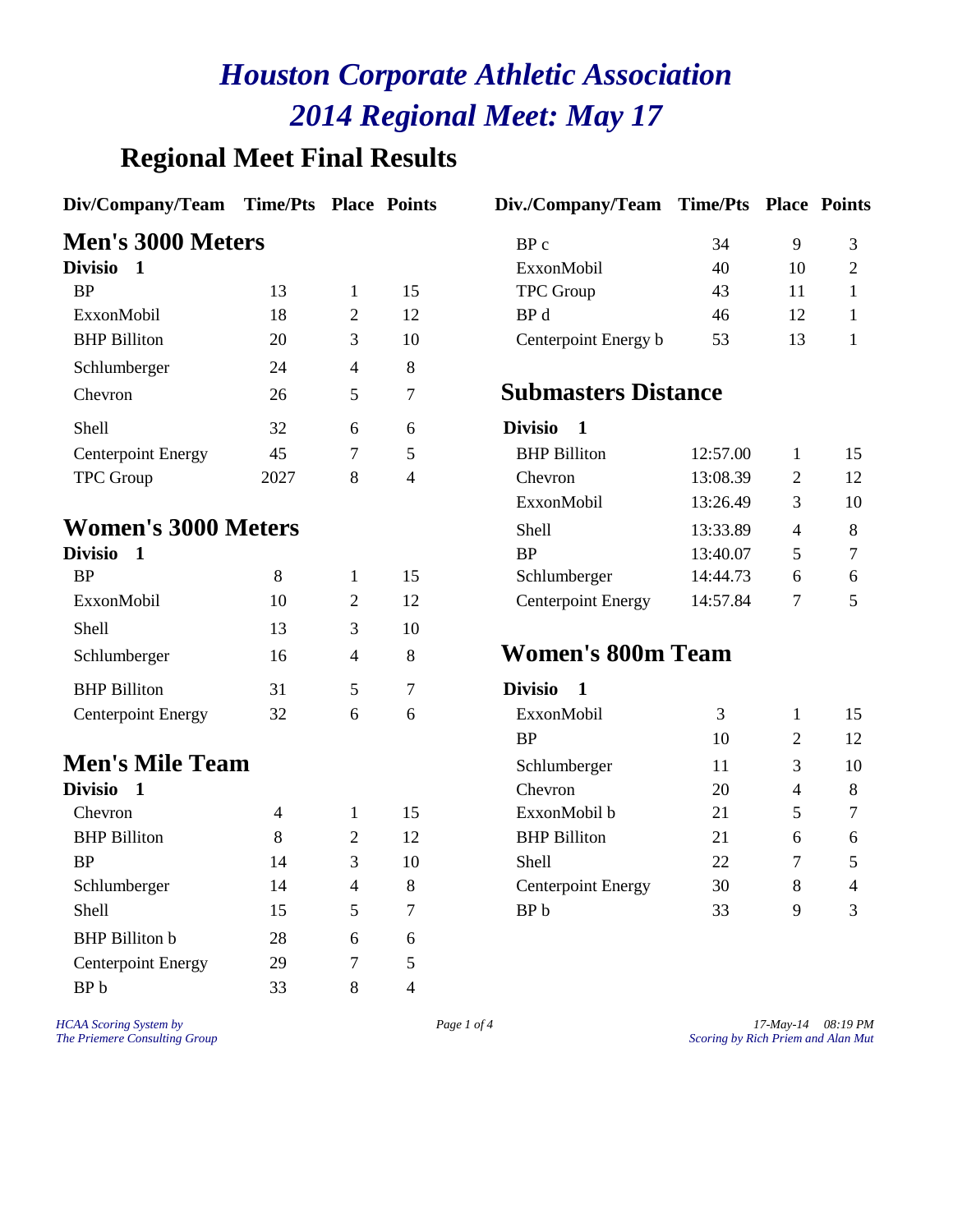### **Regional Meet Final Results**

| Div/Company/Team Time/Pts Place Points |  |  |  |
|----------------------------------------|--|--|--|
|----------------------------------------|--|--|--|

| <b>Divisio</b>            |          |    |                | <b>DIVISIO</b>                |          |                |                |
|---------------------------|----------|----|----------------|-------------------------------|----------|----------------|----------------|
| ExxonMobil                | 02:41.87 | 1  | 15             | ExxonMobil                    | 04:49.12 | 1              | 1:             |
| <b>BP</b>                 | 02:44.50 | 2  | 12             | Schlumberger                  | 05:27.95 | $\overline{2}$ | 1'             |
| Shell                     | 02:46.80 | 3  | 10             | <b>BHP</b> Billiton           | 05:31.82 | 3              | 1 <sub>0</sub> |
| <b>BHP</b> Billiton       | 02:49.88 | 4  | 8              | <b>Centerpoint Energy</b>     | 05:32.09 | 4              | 8              |
| BP B                      | 03:00.35 | 5  | 7              | BP                            | 05:42.44 | 5              | 7              |
| Schlumberger              | 03:01.79 | 6  | 6              | ExxonMobil B                  | 05:51.80 | 6              | 6              |
| <b>Centerpoint Energy</b> | 03:10.55 | 7  | 5              | BP B                          | 06:24.69 | 7              | 5              |
| BP C                      | 03:12.19 | 8  | 4              |                               |          |                |                |
| <b>BHP Billiton B</b>     | 03:17.12 | 9  | 3              | <b>Submasters Sprint</b>      |          |                |                |
| Shell B                   | 03:22.42 | 10 | $\overline{2}$ | <b>Divisio</b><br>$\mathbf 1$ |          |                |                |
| Chevron                   | 03:27.81 | 11 | 1              | Shell                         | 04:13.68 |                | 1.             |
| <b>TPC</b> Group          | 03:31.99 | 12 | 1              | <b>BP</b>                     | 04:17.06 | 2              | 1'             |
| <b>BHP Billiton C</b>     | 03:34.12 | 13 | 1              | <b>Centerpoint Energy</b>     | 04:42.60 | 3              | 1 <sub>0</sub> |
| BP <sub>D</sub>           | 03:35.25 | 14 |                | <b>BHP Billiton</b>           | 04:44.97 | 4              | 8              |
| Schlumberger R            | 03.43.43 | 15 |                | RP R                          | 04.49A2  | 5              | 7              |

#### **Executive Relay**

| 12:33.82 | 1                           | 15 |
|----------|-----------------------------|----|
| 12:46.43 | $\mathcal{D}_{\mathcal{L}}$ | 12 |
| 13:20.47 | 3                           | 10 |
| 13:24.04 | 4                           | 8  |
| 14:11.36 | 5                           |    |
|          |                             |    |

### **Distance Medley**

| Divisio                   |          |                             |    |
|---------------------------|----------|-----------------------------|----|
| Shell                     | 22:49.00 |                             | 15 |
| <b>RP</b>                 | 22:50.00 | $\mathcal{D}_{\mathcal{L}}$ | 12 |
| Schlumberger              | 23:20.00 | 3                           | 10 |
| ExxonMobil                | 25:17.00 | 4                           | 8. |
| <b>Centerpoint Energy</b> | 25:43.00 |                             |    |

**Div/Company/Team Time/Pts Place Points Div./Company/Team Time/Pts Place Points**

# **3-Lap Sprint Women's Relay**

#### **Divisio 1 Divisio 1**

| ExxonMobil                | 02:41.87 |   | 15 | ExxonMobil                | 04:49.12 |   | 15 |
|---------------------------|----------|---|----|---------------------------|----------|---|----|
| BP                        | 02:44.50 | 2 | 12 | Schlumberger              | 05:27.95 |   | 12 |
| Shell                     | 02:46.80 |   | 10 | <b>BHP</b> Billiton       | 05:31.82 |   | 10 |
| BHP Billiton              | 02:49.88 | 4 |    | <b>Centerpoint Energy</b> | 05:32.09 | 4 | 8  |
| BP B                      | 03:00.35 |   |    | <b>BP</b>                 | 05:42.44 |   | 7  |
| Schlumberger              | 03:01.79 | 6 | 6  | ExxonMobil B              | 05:51.80 | 6 | 6  |
| <b>Centerpoint Energy</b> | 03:10.55 |   |    | BP B                      | 06:24.69 |   |    |

#### **Submasters Sprint**

#### Divisio 1

| Chevron                | 03:27.81 | 11 | Shell                     | 04:13.68 |   | 15             |
|------------------------|----------|----|---------------------------|----------|---|----------------|
| <b>TPC</b> Group       | 03:31.99 | 12 | <b>BP</b>                 | 04:17.06 | 2 | 12             |
| <b>BHP Billiton C</b>  | 03:34.12 | 13 | <b>Centerpoint Energy</b> | 04:42.60 | 3 | 10             |
| BP D                   | 03:35.25 | 14 | <b>BHP</b> Billiton       | 04:44.97 | 4 | 8              |
| Schlumberger B         | 03:43.43 | 15 | BP B                      | 04:49.42 | 5 | $\tau$         |
|                        |          |    | Schlumberger              | 05:03.17 | 6 | 6              |
| <b>Executive Relay</b> |          |    | BP C                      | 05:12.64 |   | 5.             |
| <b>Divisio</b>         |          |    | Shell B                   | 05:47.32 | 8 | $\overline{4}$ |

### Shell 12:46.43 <sup>2</sup> <sup>12</sup> **4x100m Relay**

#### Divisio 1

| <b>BP</b>                 | 13:24.04 | 4 | 8  | <b>BHP</b> Billiton       | 00:54.89 |    | 15             |
|---------------------------|----------|---|----|---------------------------|----------|----|----------------|
| Shell B                   | 14:11.36 | 5 | 7  | BP                        | 00:55.07 | 2  | 12             |
|                           |          |   |    | Shell                     | 00:55.79 | 3  | 10             |
| <b>Distance Medley</b>    |          |   |    | <b>Centerpoint Energy</b> | 00:55.96 | 4  | 8              |
| Divisio                   |          |   |    | BP B                      | 00:56.63 | 5  | 7              |
| <b>Shell</b>              | 22:49.00 |   | 15 | BP C                      | 00:58.67 | 6  | 6              |
| <b>BP</b>                 | 22:50.00 | 2 | 12 | Schlumberger              | 01:03.28 | 7  | 5              |
| Schlumberger              | 23:20.00 | 3 | 10 | Shell B                   | 01:06.75 | 8  | $\overline{4}$ |
| ExxonMobil                | 25:17.00 | 4 | 8  | <b>BHP Billiton B</b>     | 01:12.28 | 9  | 3              |
| <b>Centerpoint Energy</b> | 25:43.00 | 5 | 7  | ExxonMobil                | 01:52.34 | 10 | 2              |

*HCAA Scoring System by Page 2 of 4 17-May-14 08:19 PM The Priemere Consulting Group Scoring by Rich Priem and Alan Mut*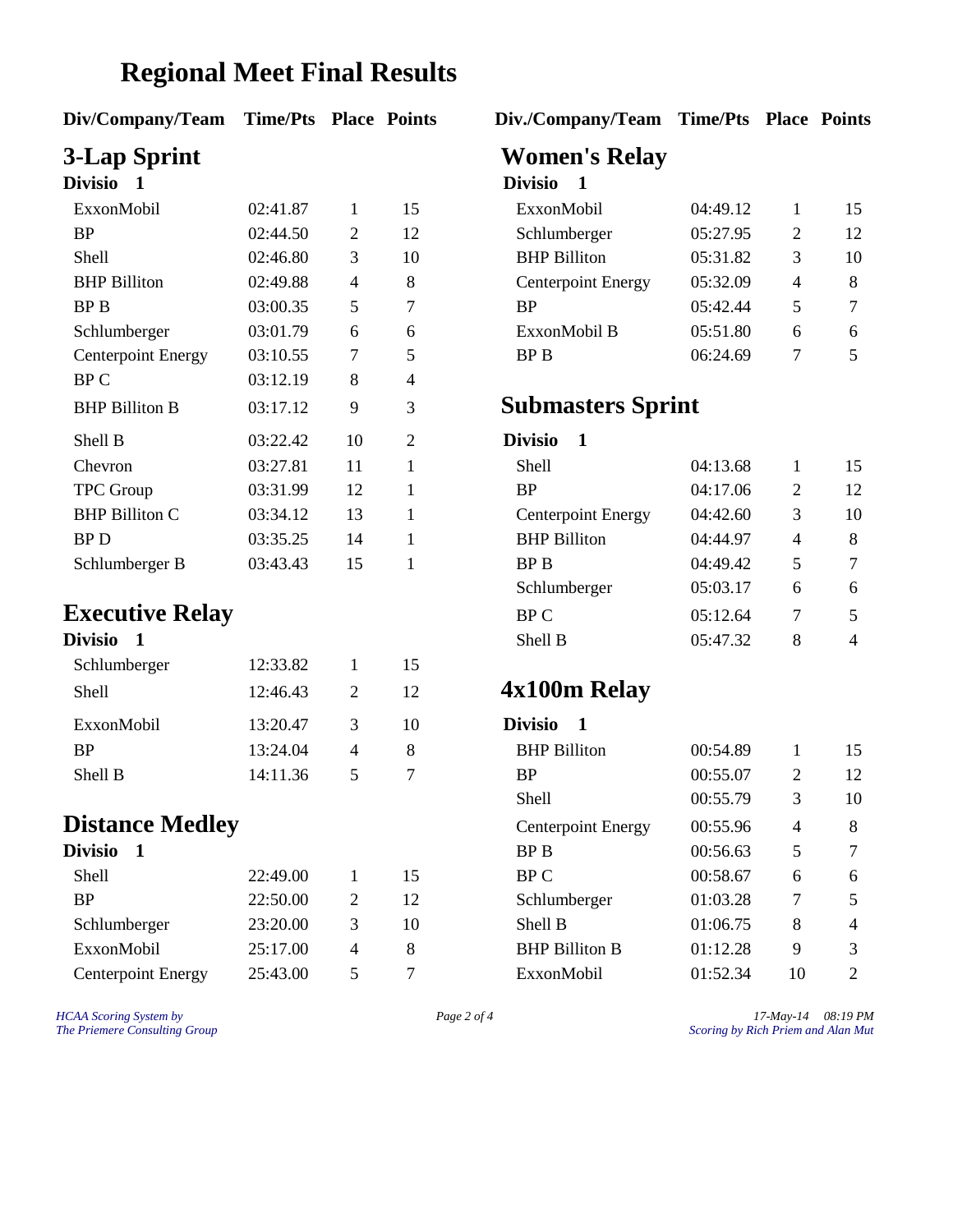### **Regional Meet Final Results**

| Div/Company/Team               | <b>Time/Pts Place Points</b> |                |                | Div./Company/Team Time/Pts Place Point |        |                |                |
|--------------------------------|------------------------------|----------------|----------------|----------------------------------------|--------|----------------|----------------|
| <b>Pyramid Relay</b>           |                              |                |                | Shell                                  | 3081.5 | $\mathbf{1}$   | 15             |
| Divisio 1                      |                              |                |                | ExxonMobil                             | 2994.3 | $\overline{2}$ | 12             |
| <b>BHP</b> Billiton            | 10:20.39                     | $\mathbf{1}$   | 15             | <b>BHP</b> Billiton                    | 2536.8 | 3              | 10             |
| Shell                          | 11:05.26                     | $\mathfrak{2}$ | 12             | <b>BP</b>                              | 2530.1 | $\overline{4}$ | 8              |
| Schlumberger                   | 11:25.33                     | 3              | 10             | ExxonMobil B                           | 2443.4 | 5              | $\overline{7}$ |
| <b>BP</b>                      | 11:46.30                     | $\overline{4}$ | 8              | TPC Group                              | 2323.6 | 6              | 6              |
| ExxonMobil                     | 11:48.49                     | 5              | $\tau$         | <b>Centerpoint Energy</b>              | 2263.6 | 7              | 5              |
| Shell B                        | 12:21.00                     | 6              | 6              | Schlumberger                           | 2252.7 | 8              | $\overline{4}$ |
| <b>Centerpoint Energy</b>      | 12:33.70                     | 7              | 5              | Shell B                                | 1965.9 | 9              | 3              |
| <b>BPB</b>                     | 13:07.75                     | 8              | $\overline{4}$ | <b>BPB</b>                             | 1779.9 | 10             | $\mathbf{2}$   |
|                                |                              |                |                | <b>BHP Billiton B</b>                  | 1644.2 | 11             | $\mathbf{1}$   |
| <b>Masters Relay</b>           |                              |                |                | Schlumberger B                         | 1637.8 | 12             | $\mathbf{1}$   |
| <b>Divisio</b><br>$\mathbf{1}$ |                              |                |                | TPC Group B                            | 1457.6 | 13             | $\mathbf{1}$   |
| Chevron                        | 06:55.11                     | $\mathbf{1}$   | 15             | Centerpoint Energy B                   | 1259.6 | 14             | $\mathbf{1}$   |
| Shell                          | 06:56.03                     | $\mathbf{2}$   | 12             | ExxonMobil C                           | 1163.8 | 15             | $\mathbf{1}$   |
| ExxonMobil                     | 07:06.48                     | 3              | 10             | Shell C                                | 547.3  | 16             | $\mathbf{1}$   |
| Schlumberger                   | 07:20.50                     | $\overline{4}$ | 8              | Schlumberger C                         | 445.0  | 17             | $\mathbf{1}$   |
| <b>BP</b>                      | 07:33.09                     | 5              | $\tau$         | <b>BHP Billiton C</b>                  | 0.0    | 18             | $\mathbf{1}$   |
| <b>Centerpoint Energy</b>      | 08:05.00                     | 6              | 6              | <b>BPC</b>                             | 0.0    | 19             | $\mathbf{1}$   |
|                                |                              |                |                | Centerpoint Energy C                   | 0.0    | 20             | $\mathbf{1}$   |
| <b>Sprint Relay</b>            |                              |                |                | ExxonMobil E                           | 0.0    | 21             | $\mathbf{1}$   |
| <b>Divisio</b><br>$\mathbf 1$  |                              |                |                | Shell D                                | 0.0    | 22             | $\mathbf{1}$   |
| ExxonMobil                     | 03:39.23                     | $\mathbf{1}$   | 15             | Shell E                                | 0.0    | 23             | $\mathbf{1}$   |
| <b>BP</b>                      | 03:41.80                     | $\mathbf{2}$   | 12             | Shell F                                | 0.0    | 24             | $\mathbf{1}$   |
| Shell                          | 03:47.18                     | 3              | 10             | ExxonMobil D                           | 0.0    | 25             | $\mathbf{1}$   |
| <b>BHP</b> Billiton            | 03:57.62                     | $\overline{4}$ | 8              |                                        |        |                |                |
| Schlumberger                   | 04:01.31                     | 5              | $\tau$         |                                        |        |                |                |
| <b>BPB</b>                     | 04:05.37                     | 6              | 6              |                                        |        |                |                |
| <b>Centerpoint Energy</b>      | 04:11.77                     | 7              | 5              |                                        |        |                |                |
| <b>BPC</b>                     | 04:23.22                     | 8              | $\overline{4}$ |                                        |        |                |                |
| Shell B                        | 04:42.68                     | 9              | 3              |                                        |        |                |                |

| Div./Company/Team Time/Pts Place Points |         |              |                          |
|-----------------------------------------|---------|--------------|--------------------------|
| Shell                                   | 3081.5  | $\mathbf{1}$ | 15                       |
| ExxonMobil                              | 2994.3  | 2            | 12                       |
| <b>BHP Billiton</b>                     | 2536.8  | 3            | 10                       |
| <b>BP</b>                               | 2530.1  | 4            | 8                        |
| ExxonMobil B                            | 2443.4  | 5            | 7                        |
| <b>TPC Group</b>                        | 2323.6  | 6            | 6                        |
| <b>Centerpoint Energy</b>               | 2263.6  | 7            | 5                        |
| Schlumberger                            | 2252.7  | 8            | $\overline{\mathcal{A}}$ |
| Shell B                                 | 1965.9  | 9            | 3                        |
| <b>BPB</b>                              | 1779.9  | 10           | $\overline{2}$           |
| <b>BHP Billiton B</b>                   | 1644.2  | 11           | 1                        |
| Schlumberger B                          | 1637.8  | 12           | 1                        |
| <b>TPC Group B</b>                      | 1457.6  | 13           | 1                        |
| Centerpoint Energy B                    | 1259.6  | 14           | 1                        |
| ExxonMobil C                            | 1163.8  | 15           | 1                        |
| Shell C                                 | 547.3   | 16           | 1                        |
| Schlumberger C                          | 445.0   | 17           | 1                        |
| <b>BHP Billiton C</b>                   | 0.0     | 18           | 1                        |
| <b>BPC</b>                              | 0.0     | 19           | 1                        |
| Centerpoint Energy C                    | 0.0     | 20           | 1                        |
| ExxonMobil E                            | 0.0     | 21           | 1                        |
| Shell D                                 | 0.0     | 22           | 1                        |
| Shell E                                 | $0.0\,$ | 23           | 1                        |
| Shell F                                 | 0.0     | 24           | 1                        |
| ExxonMobil D                            | 0.0     | 25           | 1                        |

# **Jump Relay**

**Divisio 1**

*HCAA Scoring System by Page 3 of 4 17-May-14 08:19 PM The Priemere Consulting Group Scoring by Rich Priem and Alan Mut*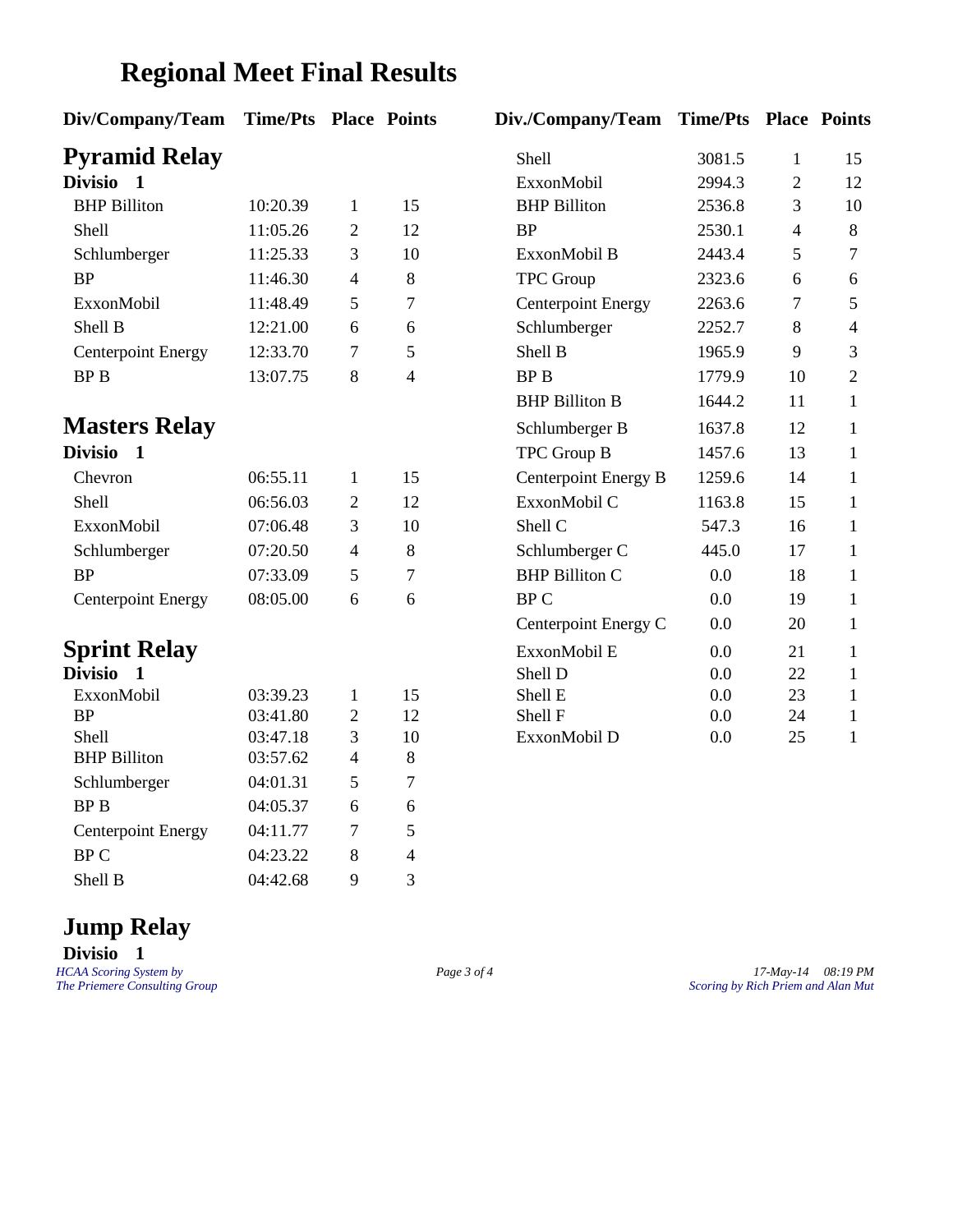### **Regional Meet Final Results**

**Div/Company/Team Time/Pts Place Points Div./Company/Team Time/Pts Place Points**

**Weight Relay**

| Divisio<br>1              |        |    |                |
|---------------------------|--------|----|----------------|
| ExxonMobil                | 2413.0 | 1  | 15             |
| <b>Centerpoint Energy</b> | 2205.0 | 2  | 12             |
| <b>BP</b>                 | 2100.0 | 3  | 10             |
| Chevron                   | 1962.0 | 4  | 8              |
| <b>BPB</b>                | 1940.0 | 5  | 7              |
| Shell                     | 1818.0 | 6  | 6              |
| Centerpoint Energy B      | 1764.0 | 7  | 5              |
| Schlumberger              | 1629.0 | 8  | $\overline{4}$ |
| ExxonMobil B              | 1497.0 | 9  | 3              |
| Shell B                   | 1466.0 | 10 | $\overline{2}$ |
| <b>BHP</b> Billiton       | 1446.0 | 11 | $\mathbf{1}$   |
| Schlumberger B            | 1340.0 | 12 | 1              |
| <b>TPC</b> Group          | 1201.0 | 13 | $\mathbf{1}$   |
| Shell C                   | 989.0  | 14 | 1              |
| <b>BPC</b>                | 911.0  | 15 | 1              |
| Schlumberger C            | 819.0  | 16 | 1              |
| Chevron B                 | 648.0  | 17 | $\mathbf{1}$   |
| Schlumberger D            | 492.0  | 18 | 1              |
| Schlumberger E            | 213.0  | 19 | 1              |
| <b>BPD</b>                | 0.0    | 20 | 1              |
| Shell D                   | 0.0    | 21 | 1              |
| <b>BHP Billiton B</b>     | 0.0    | 22 | 1              |
| ExxonMobil C              | 0.0    | 23 | 1              |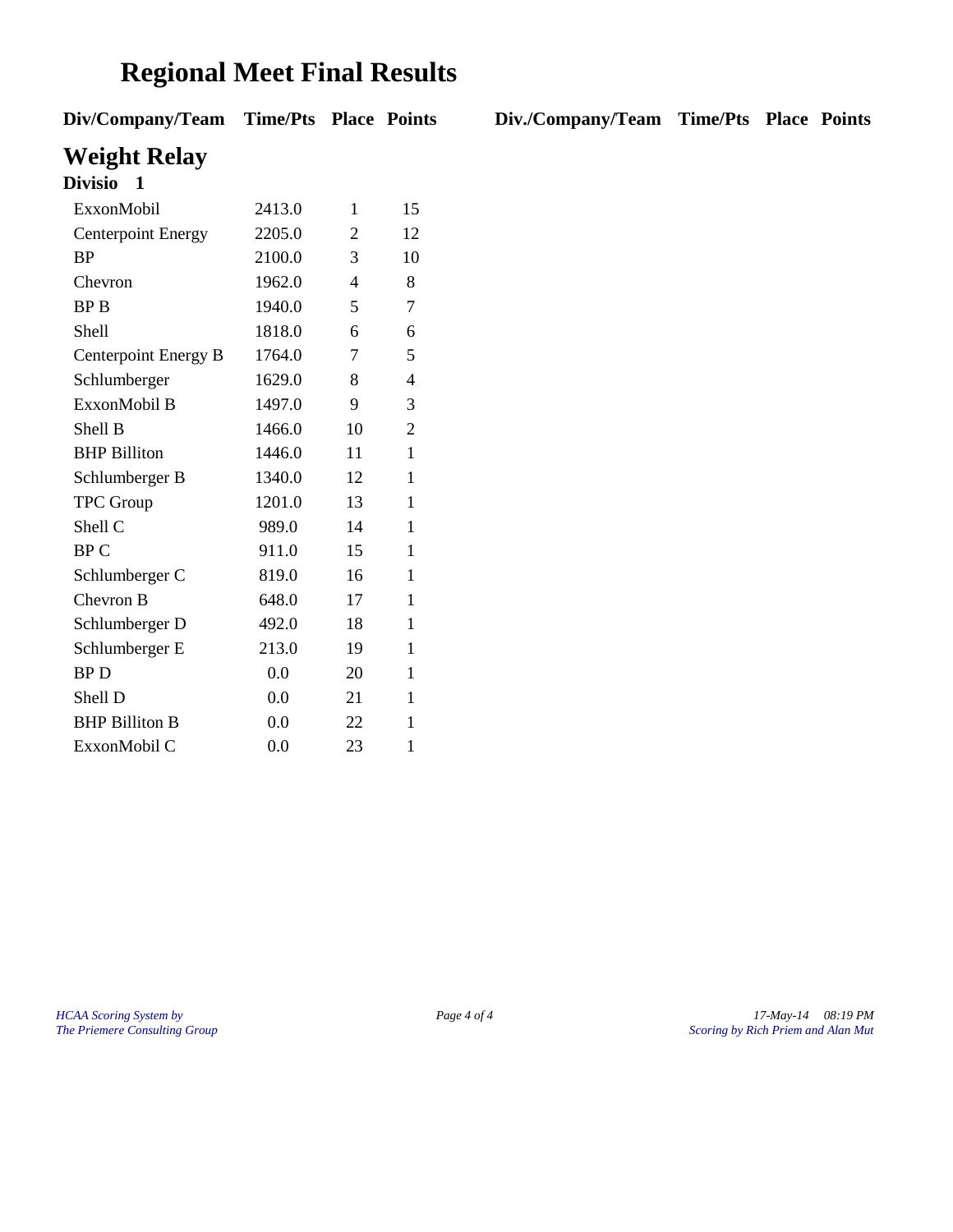#### **Team Results: Men's 3000 Meters**

|                         |                                  |          | <b>Overall</b>           | <b>AgeGrp</b>    |                      |        |                  | <b>Team</b> |
|-------------------------|----------------------------------|----------|--------------------------|------------------|----------------------|--------|------------------|-------------|
|                         | <b>Name</b>                      | Age      |                          |                  | <b>Time</b>          | Pace   | <b>Points</b>    |             |
|                         |                                  |          |                          |                  |                      |        |                  |             |
| <b>DIVISION 1</b>       | <b>MEN</b>                       |          |                          |                  |                      |        |                  |             |
| $\mathbf{1}$            | <b>BP</b>                        |          |                          |                  |                      |        |                  | 13          |
|                         | Stelzer, Chris                   | 41       | 1                        | 1                | 10:40.13             | 5:43   | 1                |             |
|                         | Killeen, Joe                     | 54       | 3                        | $\sqrt{2}$       | 11:39.77             | 6:15   | $\boldsymbol{2}$ |             |
|                         | Keating, Jameson                 | 25       | 12                       | 3                | 11:23.33             | 6:06   | 3                |             |
|                         | Barton, John                     | 53       | 5                        | 3                | 11:56.77             | 6:24   | 3                |             |
|                         | Amling, Stefan                   | 47       | 9                        | $\overline{4}$   | 12:30.59             | 6:42   | 4                |             |
|                         | Blanford, Mark                   | 58       | 12                       | 5                | 12:41.81             | 6:48   | $\boldsymbol{0}$ |             |
|                         | French, Sam                      | 53       | 17                       | 7                | 13:21.00             | 7:09   | $\boldsymbol{0}$ |             |
|                         | Andia, Pedro                     | 37       | 17                       | 12               | 11:34.31             | 6:12   | $\boldsymbol{0}$ |             |
|                         | Ramharack, Navin                 | 31       | 19                       | 14               | 11:38.64             | 6:14   | $\boldsymbol{0}$ |             |
| 2                       | <b>ExxonMobil</b>                |          |                          |                  |                      |        |                  | 18          |
|                         | Barbee, Tom                      | 58       | $\boldsymbol{2}$         | 1                | 11:02.33             | 5:55   | 1                |             |
|                         | Smith, Stephen                   | 62       | 14                       | $\boldsymbol{2}$ | 13:03.47             | 7:00   | $\boldsymbol{2}$ |             |
|                         | Golembieski, Steve               | 28       | 14                       | $\overline{4}$   | 11:25.22             | 6:07   | $\overline{4}$   |             |
|                         | Salazar, Fernando                | 40       | 10                       | 5                | 12:38.00             | 6:46   | 5                |             |
|                         | Villareal, Daniel                | 31       | 8                        | 6                | 10:41.81             | 5:44   | 6                |             |
|                         | Shrake, Collin                   | 28       | 26                       | 10               | 13:14.15             | 7:06   | $\boldsymbol{0}$ |             |
|                         | Bryant, John                     | 58       | 25                       | 10               | 15:34.00             | 8:21   | $\boldsymbol{0}$ |             |
| 3                       | <b>BHP Billiton</b>              |          |                          |                  |                      |        |                  | 20          |
|                         | Lowry, Bradley                   | 25       | 2                        | $\mathbf{1}$     | 09:09.40             | 4:54   | 1                |             |
|                         | Bixler, Curtis                   | 27       | $\overline{7}$           | $\sqrt{2}$       | 10:19.07             | 5:32   | $\boldsymbol{2}$ |             |
|                         | Carpenter, Blake                 | 32       | $\overline{4}$           | 3                | 09:32.37             | 5:07   | 3                |             |
|                         | Miner, Adrian                    | 28       | 20                       | $\sqrt{6}$       | 11:40.60             | 6:15   | 6                |             |
|                         | Smith, Tyson                     | 35       | 10                       | $\,8\,$          | 10:45.22             | 5:46   | 8                |             |
| $\overline{\mathbf{4}}$ | Schlumberger                     |          |                          |                  |                      |        |                  | 24          |
|                         | Hammervold, Jerry                | 61       | $\overline{\mathcal{A}}$ | 1                | 11:40.90             | 6:15   | 1                |             |
|                         | Hutchins, Darren                 | 32       | 5                        | $\overline{4}$   | 09:36.23             | 5:09   | $\overline{4}$   |             |
|                         |                                  | 29       | 15                       | 5                | 11:27.35             | 6:08   | 5                |             |
|                         | Rogman, Raphael                  | 26       | 21                       | $\tau$           | 11:48.44             | 6:20   | $\boldsymbol{7}$ |             |
|                         | Rossopoulos, Thanos<br>Ham, Jeff | 40       | 15                       | $\tau$           |                      | 7:00   | $\boldsymbol{7}$ |             |
|                         |                                  | 30       | 11                       | 9                | 13:03.69<br>11:23.06 | 6:06   | $\boldsymbol{0}$ |             |
|                         | Lai, Daniel<br>Wille, Tom        | 33       | 13                       |                  |                      |        | $\boldsymbol{0}$ |             |
|                         |                                  |          |                          | 10               | 11:24.25             | 6:07   |                  |             |
|                         | Chittimalla, Eshan               | 29<br>40 | 29<br>23                 | 12               | 14:25.96             | 7:44   | $\boldsymbol{0}$ |             |
|                         | Kulesza, Radoslaw                |          |                          | 12               | 14:49.00             | 7:56   | $\boldsymbol{0}$ |             |
| 5                       | <b>Chevron</b>                   |          |                          |                  |                      |        |                  | 26          |
|                         | Harwell, Stewart                 | 30       | 1                        | 1                | 09:04.58             | 4:52   | $\mathbf{1}$     |             |
|                         | Brown, Jason                     | 33       | 3                        | $\boldsymbol{2}$ | 09:10.71             | 4:55   | $\overline{c}$   |             |
|                         | Sevin, Bob                       | 56       | 6                        | $\overline{4}$   | 12:02.86             | 6:27   | $\overline{4}$   |             |
|                         | Rasmussen, Ragnar                | 42       | 11                       | 6                | 12:41.61             | 6:48   | $\sqrt{6}$       |             |
|                         | Gunaseelan, Praveen              | 40       | 24                       | 13               | 14:56.00             | $8:00$ | 13               |             |
|                         | Ozdogan, Umut                    | 35       | 23                       | 15               | 12:13.00             | 6:33   | $\boldsymbol{0}$ |             |
|                         | Lee, Elmer                       | 31       | $28\,$                   | 17               | 13:23.68             | 7:11   | $\boldsymbol{0}$ |             |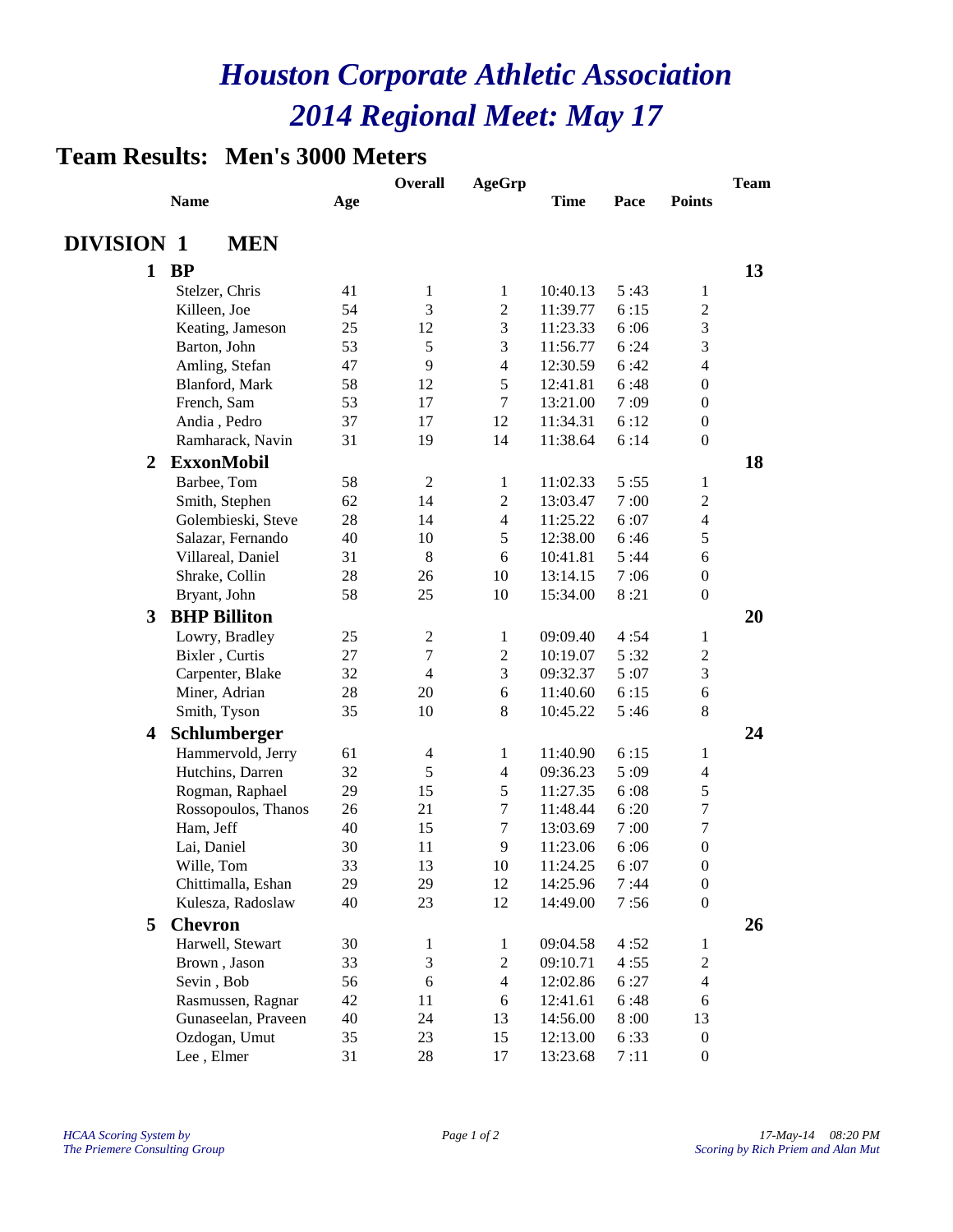### **Team Results: Men's 3000 Meters**

|   |                           |     | Overall | <b>AgeGrp</b> |             |      |                  | <b>Team</b> |
|---|---------------------------|-----|---------|---------------|-------------|------|------------------|-------------|
|   | <b>Name</b>               | Age |         |               | <b>Time</b> | Pace | <b>Points</b>    |             |
|   |                           |     |         |               |             |      |                  |             |
| 6 | <b>Shell</b>              |     |         |               |             |      |                  | 32          |
|   | Hawley, Rick              | 49  | 8       | 3             | 12:26.68    | 6:40 | 3                |             |
|   | Linn, Rich                | 55  | 13      | 6             | 12:42.50    | 6:49 | 6                |             |
|   | Gage, Ron                 | 33  | 9       | 7             | 10:42.69    | 5:44 | $\overline{7}$   |             |
|   | Fink, Nathan              | 25  | 22      | 8             | 12:01.25    | 6:26 | 8                |             |
|   | Lopez, Jorge              | 53  | 18      | 8             | 13:22.00    | 7:10 | 8                |             |
|   | Lucas, Sean               | 25  | 24      | 9             | 12:13.25    | 6:33 | $\theta$         |             |
|   | Dolan, Doug               | 51  | 20      | 9             | 13:41.76    | 7:20 | $\theta$         |             |
|   | Radwanski, Alan           | 36  | 16      | 11            | 11:28.42    | 6:09 | $\theta$         |             |
|   | Achong, Chris             | 46  | 22      | 11            | 14:06.00    | 7:33 | $\theta$         |             |
|   | Gill, Ryan                | 32  | 18      | 13            | 11:37.53    | 6:14 | $\boldsymbol{0}$ |             |
| 7 | <b>Centerpoint Energy</b> |     |         |               |             |      |                  | 45          |
|   | Hemperly, Justin          | 34  | 6       | 5             | 10:04.10    | 5:24 | 5                |             |
|   | Truman, Robert            | 48  | 16      | 8             | 13:05.00    | 7:01 | 8                |             |
|   | Martinez, Robert          | 46  | 21      | 10            | 13:51.00    | 7:25 | 10               |             |
|   | Flores, Matthew           | 23  | 27      | 11            | 13:19.97    | 7:09 | 11               |             |
|   | McKinney, Jim             | 58  | 26      | 11            | 15:58.00    | 8:33 | 11               |             |
| 8 | <b>TPC Group</b>          |     |         |               |             |      |                  | 2027        |
|   | Ouellette, Wayne          | 45  | 7       | 2             | 12:20.40    | 6:37 | $\overline{c}$   |             |
|   | Maat, Cliff               | 49  | 19      | 9             | 13:41.08    | 7:20 | 9                |             |
|   | Desai, Chintan            | 32  | 25      | 16            | 12:15.33    | 6:34 | 16               |             |

*HCAA Scoring System by Page 2 of 2 17-May-14 08:20 PM The Priemere Consulting Group Scoring by Rich Priem and Alan Mut*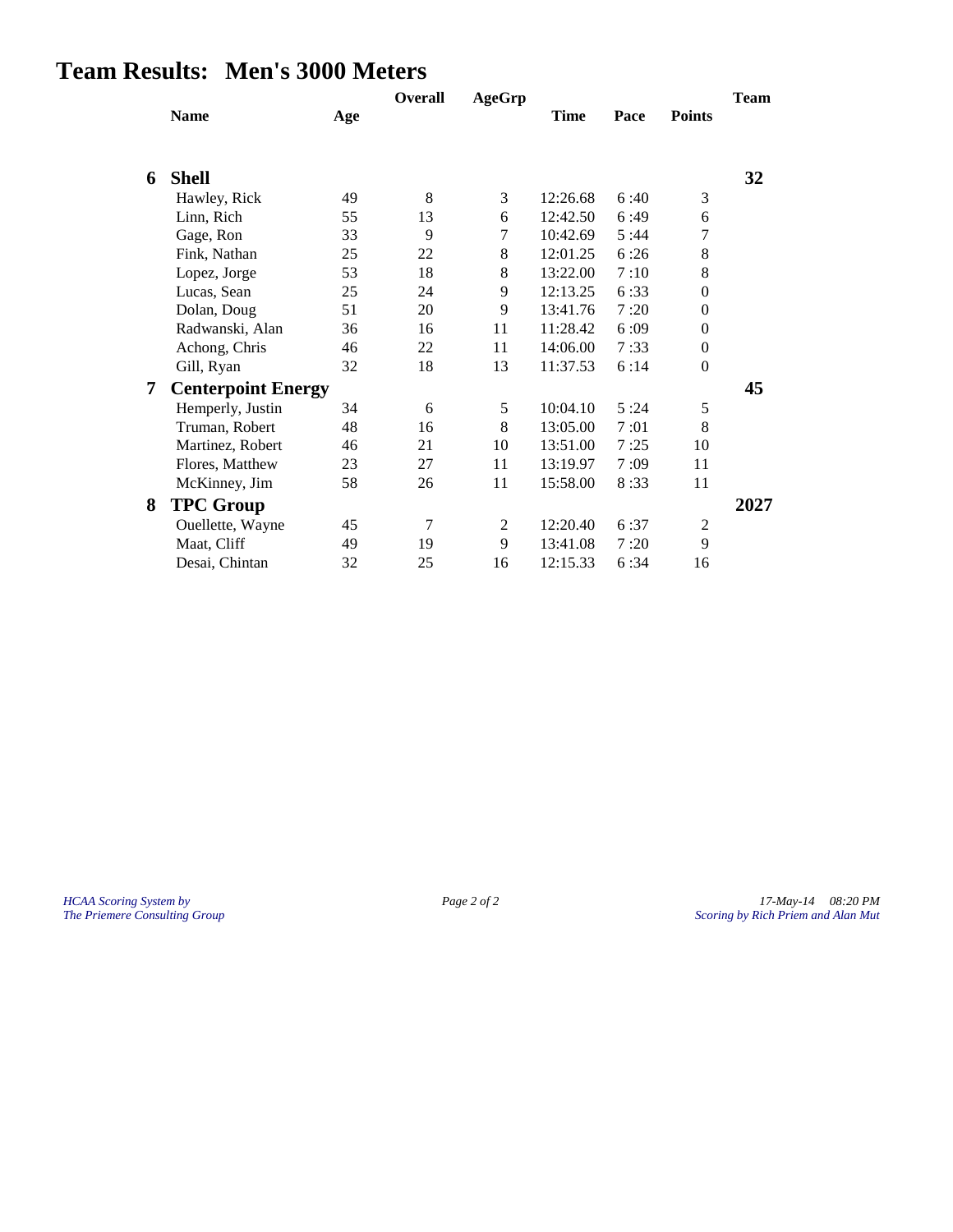### **Team Results: Women's 3000 Meters**

|   |                           |     | <b>Overall</b> | <b>AgeGrp</b>  |             |      |                  | <b>Team</b> |
|---|---------------------------|-----|----------------|----------------|-------------|------|------------------|-------------|
|   | <b>Name</b>               | Age |                |                | <b>Time</b> | Pace | <b>Points</b>    |             |
| 1 | <b>BP</b>                 |     |                |                |             |      |                  | 8           |
|   | Harris, Caren             | 42  | 13             | $\mathbf{1}$   | 13:51.00    | 7:25 | $\mathbf{1}$     |             |
|   | Beale, Antoinette         | 45  | 14             | $\overline{c}$ | 13:54.00    | 7:27 | $\overline{c}$   |             |
|   | Sahler, Christy           | 51  | 19             | $\overline{c}$ | 14:44.00    | 7:54 | $\overline{c}$   |             |
|   | Cabrera, Reyna            | 55  | 21             | 3              | 14:57.00    | 8:01 | 3                |             |
|   | Dong, Amanda              | 24  | 6              | $\overline{4}$ | 12:48.90    | 6:52 | 0                |             |
|   | Horvath, Michell          | 40  | 33             | $\overline{4}$ | 16:43.00    | 8:58 | $\boldsymbol{0}$ |             |
|   | Grossman, Sarah           | 28  | 11             | 8              | 13:47.00    | 7:23 | $\boldsymbol{0}$ |             |
|   | Bernosky, Stefanie        | 32  | 24             | 8              | 15:20.00    | 8:13 | $\boldsymbol{0}$ |             |
|   | Dumm, Morgan              | 24  | 26             | 11             | 15:30.00    | 8:18 | $\boldsymbol{0}$ |             |
| 2 | <b>ExxonMobil</b>         |     |                |                |             |      |                  | 10          |
|   | Hewey, Vicky              | 23  | 1              | 1              | 11:31.74    | 6:11 | 1                |             |
|   | Reyes, Gloria             | 33  | 3              | $\mathbf{1}$   | 12:27.00    | 6:40 | $\mathbf{1}$     |             |
|   | Martinez, Clementina      | 48  | 32             | 3              | 16:11.00    | 8:40 | 3                |             |
|   | Reineck, Amanda           | 28  | 7              | 5              | 12:58.00    | 6:57 | 5                |             |
|   | Johnson, Laura            | 39  | 15             | 5              | 13:56.00    | 7:28 | $\boldsymbol{0}$ |             |
|   | Wright, Emily             | 28  | 30             | 12             | 15:53.00    | 8:31 | $\boldsymbol{0}$ |             |
|   | Cole, Cassie              | 28  | 31             | 13             | 16:02.00    | 8:36 | $\boldsymbol{0}$ |             |
| 3 | <b>Shell</b>              |     |                |                |             |      |                  | 13          |
|   | Halsey, Margaret          | 58  | 16             | $\mathbf{1}$   | 14:11.00    | 7:36 | $\mathbf{1}$     |             |
|   | Shek, May                 | 34  | 5              | $\overline{c}$ | 12:35.00    | 6:44 | $\overline{c}$   |             |
|   | Jones, Kimberly           | 32  | 12             | $\overline{4}$ | 13:49.42    | 7:24 | $\overline{4}$   |             |
|   | Buikat, Tina              | 55  | 36             | 6              | 18:20.00    | 9:50 | 6                |             |
|   | Goldemen, Emily           | 25  | 10             | 7              | 13:46.00    | 7:23 | $\boldsymbol{0}$ |             |
|   | Paterson, Christine       | 37  | 27             | 9              | 15:33.00    | 8:20 | $\boldsymbol{0}$ |             |
| 4 | Schlumberger              |     |                |                |             |      |                  | 16          |
|   | McMeekin, Maureen         | 24  | $\overline{c}$ | 2              | 12:08.93    | 6:31 | 2                |             |
|   | Russell, Ashley           | 25  | $\overline{4}$ | 3              | 12:34.00    | 6:44 | 3                |             |
|   | Blakset, Beate            | 52  | 23             | $\overline{4}$ | 15:06.00    | 8:05 | $\overline{4}$   |             |
|   | Preito, Cecilia           | 38  | 20             | 7              | 14:49.00    | 7:56 | 7                |             |
|   | Shayan, Homa              | 23  | 35             | 15             | 18:19.00    | 9:49 | $\boldsymbol{0}$ |             |
| 5 | <b>BHP Billiton</b>       |     |                |                |             |      |                  | 31          |
|   | Stamp, Hilary             | 24  | $\,$ 8 $\,$    | 6              | 12:59.00    | 6:57 | 6                |             |
|   | Jewart, Kami              | 32  | 17             | 6              | 14:31.00    | 7:47 | 6                |             |
|   | Ned, Allison              | 25  | 18             | 9              | 14:39.00    | 7:51 | 9                |             |
|   | Garza, Ashley             | 29  | 22             | 10             | 15:02.00    | 8:03 | 10               |             |
|   | Williamson, Kimberley     | 32  | 29             | 11             | 15:49.00    | 8:29 | $\boldsymbol{0}$ |             |
| 6 | <b>Centerpoint Energy</b> |     |                |                |             |      |                  | 32          |
|   | Ramamurthy, Sheila        | 30  | 9              | 3              | 13:16.15    | 7:07 | 3                |             |
|   | Sauls, Teresa             | 51  | $25\,$         | 5              | 15:20.00    | 8:13 | 5                |             |
|   | Fitch, Sandra             | 34  | $28\,$         | 10             | 15:45.00    | 8:26 | 10               |             |
|   | Castro, Rachel            | 25  | 34             | 14             | 17:40.00    | 9:28 | 14               |             |
|   |                           |     |                |                |             |      |                  |             |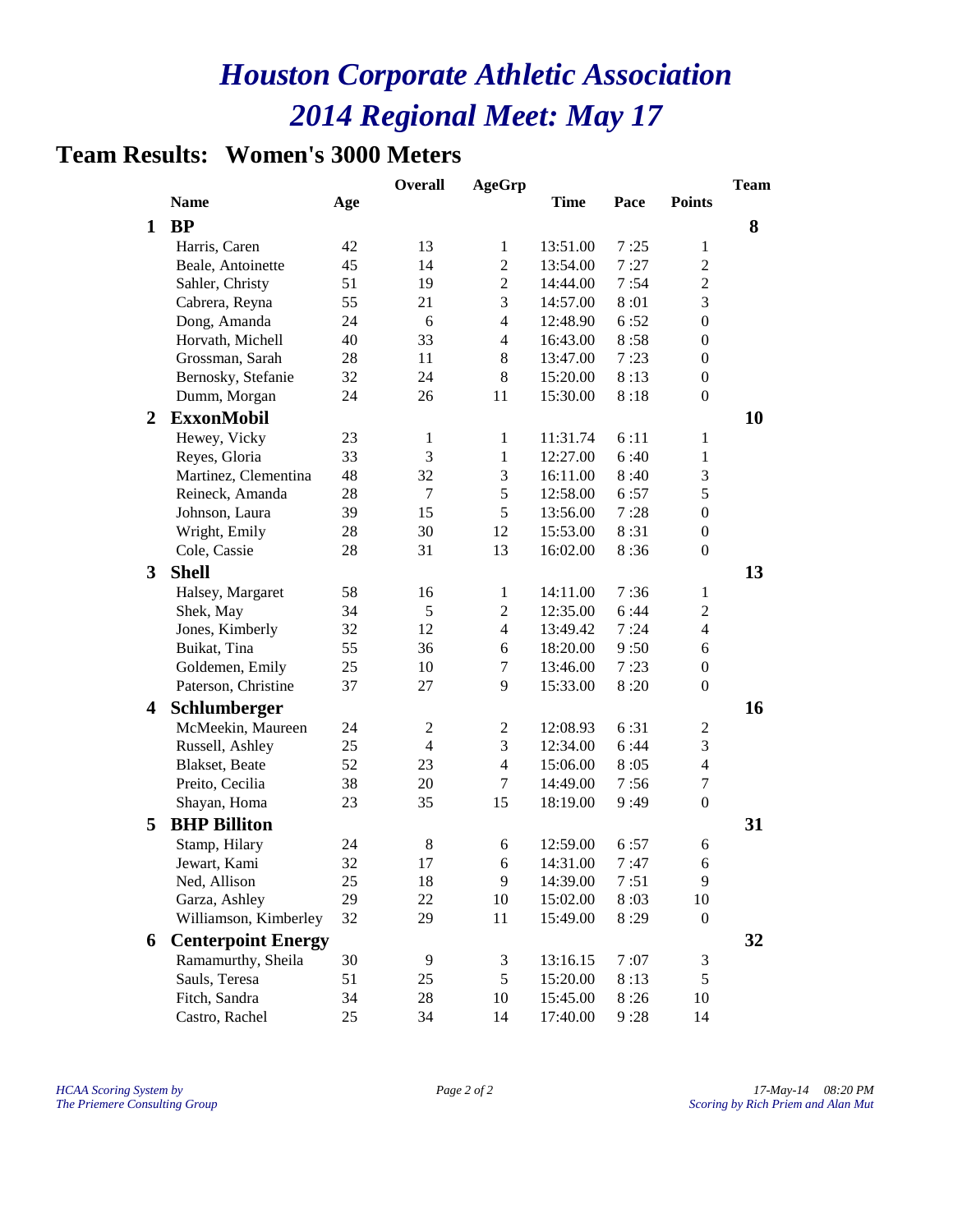# **Team Results: Men's Mile Team**

| Ran            | <b>Nam</b>                           | <b>Se</b> | Age | Tim      | <b>Plac</b>    | <b>Points</b>           |
|----------------|--------------------------------------|-----------|-----|----------|----------------|-------------------------|
| <b>Divisio</b> | 1                                    |           |     |          |                |                         |
|                | 1 Chevron                            |           |     |          |                | $\overline{\mathbf{4}}$ |
|                | Harwell, Stewart                     | M         | 30  | 04:38.92 | $\mathbf{1}$   |                         |
|                | Brown, Jason                         | M         | 33  | 04:51.00 | 3              |                         |
|                | 2 BHP Billiton                       |           |     |          |                | 8                       |
|                | Lowry, Bradley                       | M         | 25  | 04:47.00 | $\mathfrak{2}$ |                         |
|                | Bixler, Curtis                       | M         | 27  | 05:04.00 | 6              |                         |
|                | $3$ BP                               |           |     |          |                | 14                      |
|                | Stelzer, Chris                       | M         | 41  | 04:54.00 | 4              |                         |
|                | Tonui, Eric                          | M         | 47  | 05:37.00 | 10             |                         |
|                | 4 Schlumberger                       |           |     |          |                | 14                      |
|                | Hutchins, Darren                     | M         | 32  | 04:56.00 | 5              |                         |
|                | Hora, Ken                            | M         | 25  | 05:29.00 | 9              |                         |
|                | 5 Shell                              |           |     |          |                | 15                      |
|                | Sanders, Jason                       | M         | 29  | 05:11.00 | $\tau$         |                         |
|                | Bustillos, Wilmer                    | M         | 47  | 05:15.00 | 8              |                         |
|                | <b>6 BHP Billiton b</b>              |           |     |          |                | 28                      |
|                | Sorrentino, Nick                     | M         | 32  | 05:39.00 | 12             |                         |
|                | Miner, Adrian                        | M         | 28  | 05:53.00 | 16             |                         |
|                | <b>7 Centerpoint Energy</b>          |           |     |          |                | 29                      |
|                | Cormier, Geoffrey                    | M         | 34  | 05:38.00 | 11             |                         |
|                | Chavez, Ivan                         | M         | 25  | 05:58.00 | 18             |                         |
|                | $8$ BP <sub>b</sub>                  |           |     |          |                | 33                      |
|                | Keating, Jameson                     | M         | 25  | 05:44.00 | 14             |                         |
|                | Ramharack, Navin                     | M         | 31  | 06:10.00 | 19             |                         |
|                | 9 BP c                               |           |     |          |                | 34                      |
|                | Killeen, Joe                         | M         | 54  | 05:40.00 | 13             |                         |
|                | Blanford, Mark                       | M         | 58  | 06:23.00 | 21             |                         |
|                | 10 ExxonMobil                        |           |     |          |                | 40                      |
|                |                                      |           | 28  | 05:47.00 | 15             |                         |
|                | Golembieski, Steve<br>Shrake, Collin | M<br>M    | 28  | 06:48.00 | 25             |                         |
|                |                                      |           |     |          |                |                         |
|                | 11 TPC Group                         |           |     |          |                | 43                      |
|                | Ouellette, Wayne                     | M         | 45  | 06:14.00 | 20             |                         |
|                | Desai, Chintan                       | M         | 32  | 06:27.00 | 23             |                         |
|                | 12 BP d                              |           |     |          |                | 46                      |
|                | Fang, Sam                            | M         | 31  | 06:26.00 | 22             |                         |
|                | Amling, Stefan                       | M         | 47  | 06:34.00 | 24             |                         |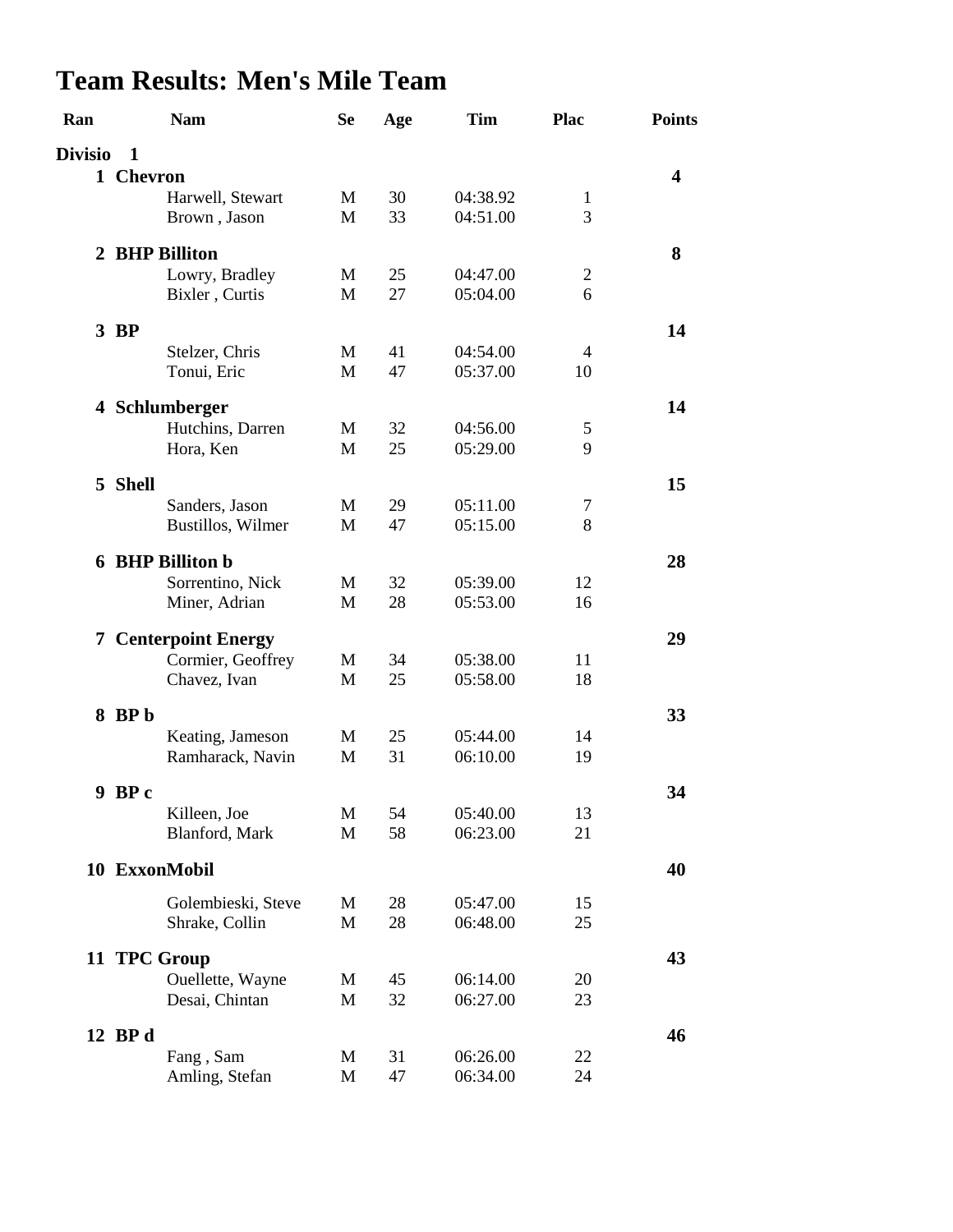### **Team Results: Men's Mile Team**

| Ran | <b>Nam</b>              | Se | Age | Tim      | Plac | <b>Points</b> |
|-----|-------------------------|----|-----|----------|------|---------------|
|     | 13 Centerpoint Energy b |    |     |          |      | 53            |
|     | Flores, Matthew         | М  | 23  | 06:53.00 | 26   |               |
|     | Martinez, Misael        | М  | 46  | 08:14.00 | 27   |               |
|     | 99 BP e                 |    |     |          |      | 99            |
|     | Porter, Michael         | M  | 27  | 05:56.00 |      |               |

*HCAA Scoring System by Page 2 of 2 17-May-14 08:21 PM The Priemere Consulting Group Scoring by Rich Priem and Alan Mut*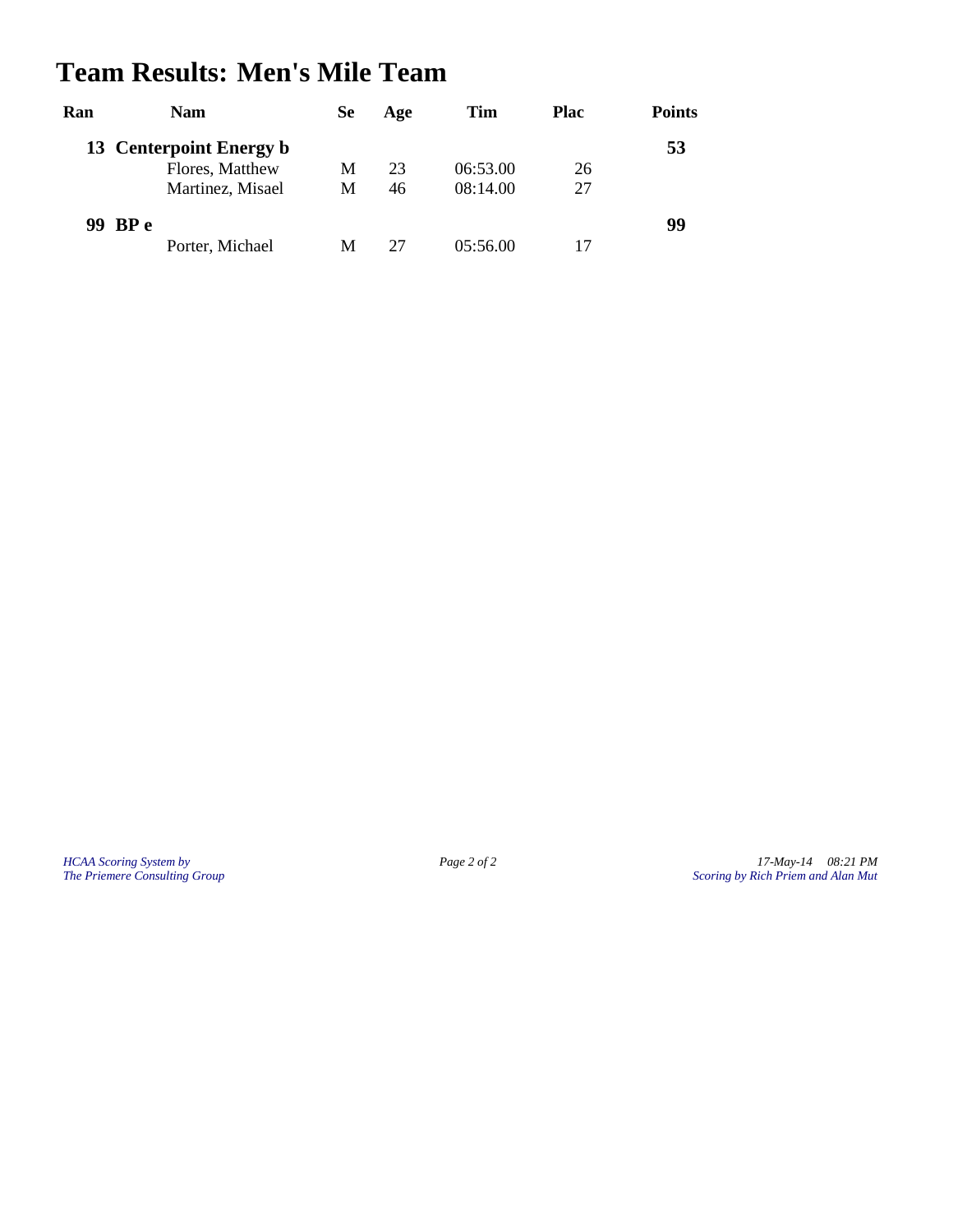### **Individual Results: Men's Mile Team**

| Ran              | <b>Nam</b>         | <b>Se</b>    |    | <b>Age Company</b>        | <b>Tim</b> | <b>HeatPlace</b> | Div.Plac       |
|------------------|--------------------|--------------|----|---------------------------|------------|------------------|----------------|
| $\mathbf{1}$     | Harwell, Stewart   | M            | 30 | Chevron                   | 04:38.92   | 1.0              | $\mathbf{1}$   |
| $\mathbf{2}$     | Lowry, Bradley     | M            | 25 | <b>BHP</b> Billiton       | 04:47.00   | 2.0              | $\overline{2}$ |
| 3                | Brown, Jason       | M            | 33 | Chevron                   | 04:51.00   | 3.0              | $\overline{3}$ |
| $\overline{4}$   | Stelzer, Chris     | M            | 41 | <b>BP</b>                 | 04:54.00   | 4.0              | $\overline{4}$ |
| 5                | Hutchins, Darren   | M            | 32 | Schlumberger              | 04:56.00   | 5.0              | 5              |
| 6                | Bixler, Curtis     | M            | 27 | <b>BHP</b> Billiton       | 05:04.00   | 6.0              | 6              |
| $\boldsymbol{7}$ | Sanders, Jason     | M            | 29 | Shell                     | 05:11.00   | 7.0              | $\overline{7}$ |
| 8                | Bustillos, Wilmer  | M            | 47 | Shell                     | 05:15.00   | 8.0              | 8              |
| 9                | Hora, Ken          | M            | 25 | Schlumberger              | 05:29.00   | 9.0              | 9              |
| 10               | Tonui, Eric        | M            | 47 | <b>BP</b>                 | 05:37.00   | 10.0             | 10             |
| 11               | Cormier, Geoffrey  | M            | 34 | <b>Centerpoint Energy</b> | 05:38.00   | 11.0             | 11             |
| 12               | Sorrentino, Nick   | $\mathbf M$  | 32 | <b>BHP</b> Billiton b     | 05:39.00   | 12.0             | 12             |
| 13               | Killeen, Joe       | M            | 54 | BP c                      | 05:40.00   | 13.0             | 13             |
| 14               | Keating, Jameson   | M            | 25 | BP <sub>b</sub>           | 05:44.00   | 14.0             | 14             |
| 15               | Golembieski, Steve | M            | 28 | ExxonMobil                | 05:47.00   | 15.0             | 15             |
| 16               | Miner, Adrian      | M            | 28 | <b>BHP</b> Billiton b     | 05:53.00   | 16.0             | 16             |
| 17               | Porter, Michael    | M            | 27 | BP <sub>e</sub>           | 05:56.00   | 17.0             | 17             |
| 18               | Chavez, Ivan       | $\mathbf{M}$ | 25 | <b>Centerpoint Energy</b> | 05:58.00   | 18.0             | 18             |
| 19               | Ramharack, Navin   | M            | 31 | BP <sub>b</sub>           | 06:10.00   | 19.0             | 19             |
| 20               | Ouellette, Wayne   | M            | 45 | <b>TPC</b> Group          | 06:14.00   | 20.0             | 20             |
| 21               | Blanford, Mark     | M            | 58 | BP c                      | 06:23.00   | 21.0             | 21             |
| 22               | Fang, Sam          | M            | 31 | BP d                      | 06:26.00   | 22.0             | 22             |
| 23               | Desai, Chintan     | M            | 32 | <b>TPC</b> Group          | 06:27.00   | 23.0             | 23             |
| 24               | Amling, Stefan     | M            | 47 | BP d                      | 06:34.00   | 24.0             | 24             |
| 25               | Shrake, Collin     | M            | 28 | ExxonMobil                | 06:48.00   | 25.0             | 25             |
| 26               | Flores, Matthew    | M            | 23 | <b>Centerpoint Energy</b> | 06:53.00   | 26.0             | 26             |
| 27               | Martinez, Misael   | M            | 46 | <b>Centerpoint Energy</b> | 08:14.00   | 27.0             | 27             |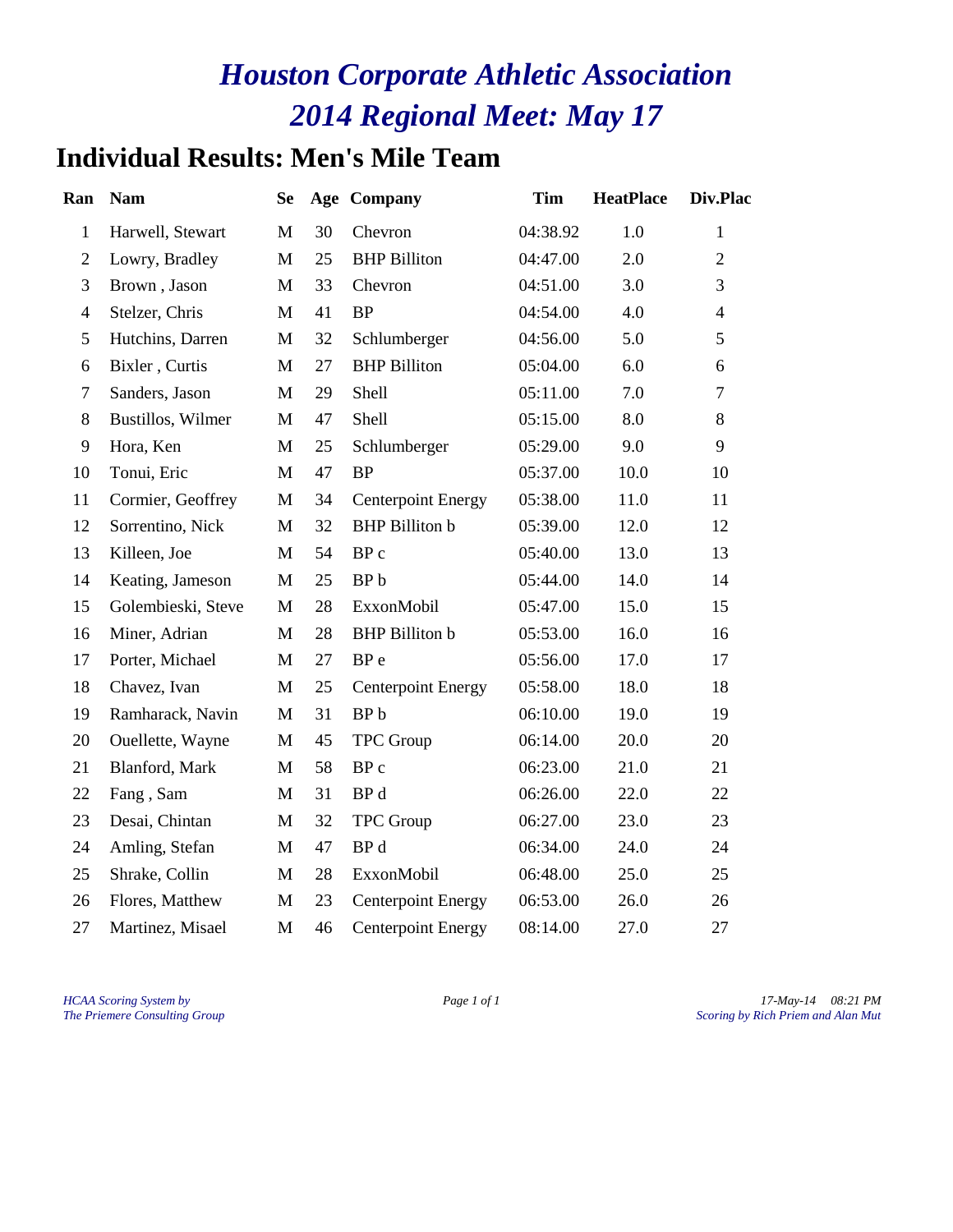### **Team Results: Women's 800m Team**

| Ran            | <b>Nam</b>                  | <b>Se</b>    | Age | <b>Tim</b> | Plac           | <b>Points</b> |
|----------------|-----------------------------|--------------|-----|------------|----------------|---------------|
| <b>Divisio</b> | 1                           |              |     |            |                |               |
|                | 1 ExxonMobil                |              |     |            |                | 3             |
|                | Gentry, Nora                | F            | 28  | 02:26.74   | 1              |               |
|                | Hewey, Vicky                | F            | 23  | 02:33.40   | $\overline{2}$ |               |
|                | $2$ BP                      |              |     |            |                | 10            |
|                | Dong, Amanda                | ${\bf F}$    | 24  | 02:49.43   | 3              |               |
|                | Filippova, Anastasia        | F            | 24  | 02:55.06   | $\overline{7}$ |               |
|                | 3 Schlumberger              |              |     |            |                | 11            |
|                | Russell, Ashley             | F            | 25  | 02:51.46   | 5              |               |
|                | McMeekin, Maureen           | $\mathbf{F}$ | 24  | 02:54.43   | 6              |               |
|                | 4 Chevron                   |              |     |            |                | 20            |
|                | Bell, Melanie               | F            | 46  | 03:02.23   | 9              |               |
|                | Foley, Heather              | F            | 31  | 03:04.50   | 11             |               |
|                | 5 ExxonMobil b              |              |     |            |                | 21            |
|                | Reyes, Gloria               | F            | 33  | 02:50.69   | 4              |               |
|                | Wright, Emily               | F            | 28  | 03:28.37   | 17             |               |
|                | <b>6 BHP Billiton</b>       |              |     |            |                | 21            |
|                | Stamp, Hilary               | F            | 24  | 02:59.68   | 8              |               |
|                | Garza, Ashley               | F            | 29  | 03:09.92   | 13             |               |
|                | 7 Shell                     |              |     |            |                | 22            |
|                | Duquesnay, Jillian          | F            | 31  | 03:04.25   | 10             |               |
|                | Goldemen, Emily             | F            | 25  | 03:09.19   | 12             |               |
|                | <b>8 Centerpoint Energy</b> |              |     |            |                | 30            |
|                | Sugarek, Julienne           | $\mathbf F$  | 35  | 03:14.32   | 14             |               |
|                | Castro, Rachel              | F            | 25  | 03:26.87   | 16             |               |
|                | $9$ BP <sub>b</sub>         |              |     |            |                | 33            |
|                | Beale, Antoinette           | F            | 45  | 03:20.39   | 15             |               |
|                | Cabrera, Reyna              | F            | 55  | 03:33.57   | 18             |               |
|                | 99 TPC Group                |              |     |            |                | 99            |
|                | Barrera, Natalie            | $\mathbf{F}$ | 27  | 03:37.18   | 19             |               |

*HCAA Scoring System by Page 2 of 2 17-May-14 08:21 PM The Priemere Consulting Group Scoring by Rich Priem and Alan Mut*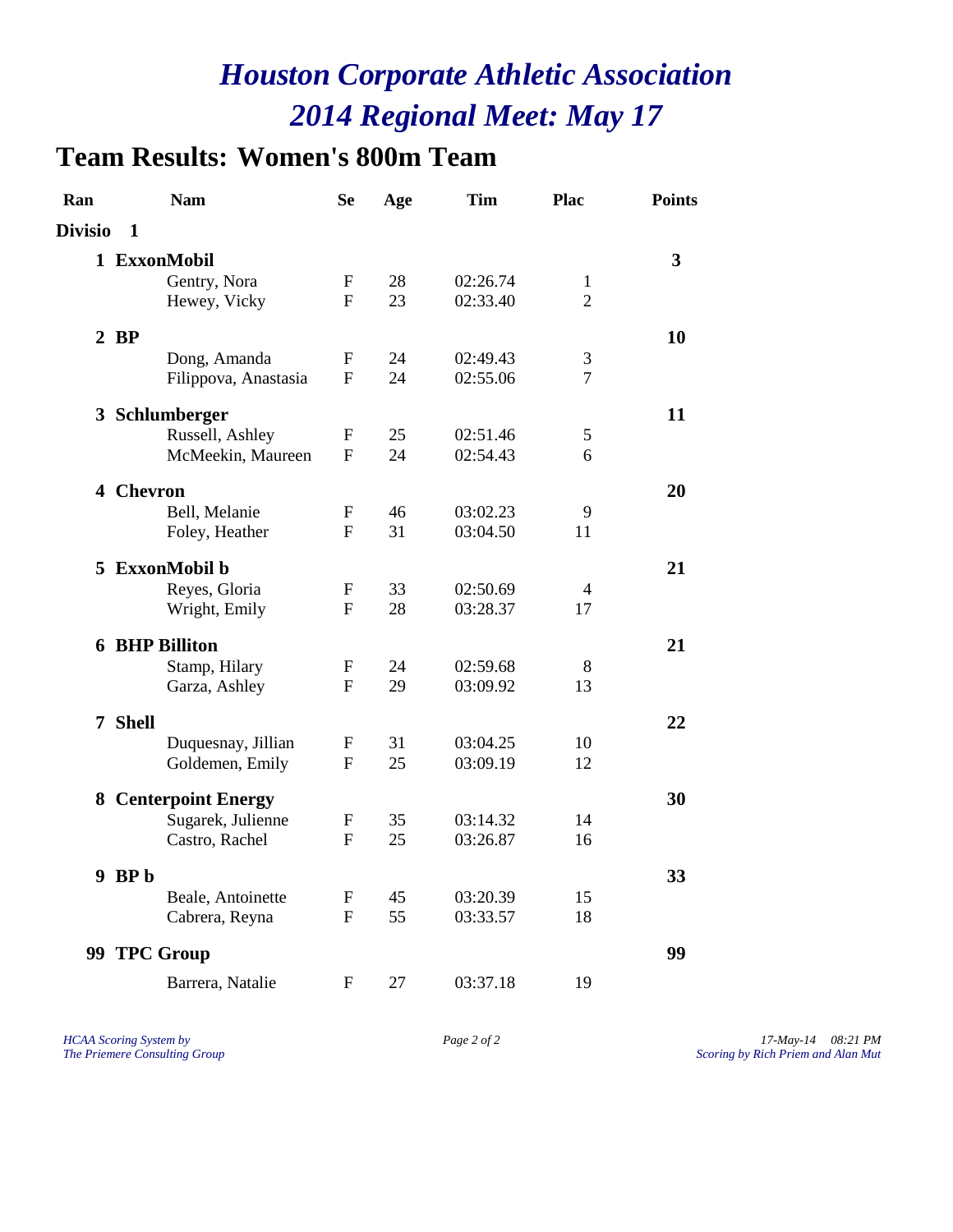### **Individual Results: Women's 800m Team**

| Ran            | <b>Nam</b>           | <b>Se</b>                 |    | Age Company               | Tim      | <b>HeatPlace</b> | Div.Plac       |
|----------------|----------------------|---------------------------|----|---------------------------|----------|------------------|----------------|
| $\mathbf{1}$   | Gentry, Nora         | $\mathbf{F}$              | 28 | ExxonMobil                | 02:26.74 | 1.0              | 1              |
| $\overline{2}$ | Hewey, Vicky         | ${\bf F}$                 | 23 | ExxonMobil                | 02:33.40 | 2.0              | $\overline{2}$ |
| 3              | Dong, Amanda         | $\mathbf{F}$              | 24 | <b>BP</b>                 | 02:49.43 | 3.0              | 3              |
| $\overline{4}$ | Reyes, Gloria        | $\mathbf F$               | 33 | ExxonMobil b              | 02:50.69 | 4.0              | $\overline{4}$ |
| 5              | Russell, Ashley      | $\mathbf F$               | 25 | Schlumberger              | 02:51.46 | 5.0              | 5              |
| 6              | McMeekin, Maureen    | $\mathbf{F}$              | 24 | Schlumberger              | 02:54.43 | 6.0              | 6              |
| 7              | Filippova, Anastasia | $\mathbf F$               | 24 | <b>BP</b>                 | 02:55.06 | 7.0              | $\overline{7}$ |
| 8              | Stamp, Hilary        | $\mathbf{F}$              | 24 | <b>BHP</b> Billiton       | 02:59.68 | 8.0              | 8              |
| 9              | Bell, Melanie        | $\mathbf F$               | 46 | Chevron                   | 03:02.23 | 9.0              | 9              |
| 10             | Duquesnay, Jillian   | $\mathbf{F}$              | 31 | Shell                     | 03:04.25 | 10.0             | 10             |
| 11             | Foley, Heather       | ${\bf F}$                 | 31 | Chevron                   | 03:04.50 | 11.0             | 11             |
| 12             | Goldemen, Emily      | $\boldsymbol{\mathrm{F}}$ | 25 | Shell                     | 03:09.19 | 12.0             | 12             |
| 13             | Garza, Ashley        | ${\bf F}$                 | 29 | <b>BHP</b> Billiton       | 03:09.92 | 13.0             | 13             |
| 14             | Sugarek, Julienne    | ${\bf F}$                 | 35 | <b>Centerpoint Energy</b> | 03:14.32 | 14.0             | 14             |
| 15             | Beale, Antoinette    | $\mathbf F$               | 45 | BP <sub>b</sub>           | 03:20.39 | 15.0             | 15             |
| 16             | Castro, Rachel       | $\boldsymbol{\mathrm{F}}$ | 25 | <b>Centerpoint Energy</b> | 03:26.87 | 16.0             | 16             |
| 17             | Wright, Emily        | ${\bf F}$                 | 28 | ExxonMobil b              | 03:28.37 | 17.0             | 17             |
| 18             | Cabrera, Reyna       | ${\bf F}$                 | 55 | BP <sub>b</sub>           | 03:33.57 | 18.0             | 18             |
| 19             | Barrera, Natalie     | $\boldsymbol{F}$          | 27 | <b>TPC Group</b>          | 03:37.18 | 19.0             | 19             |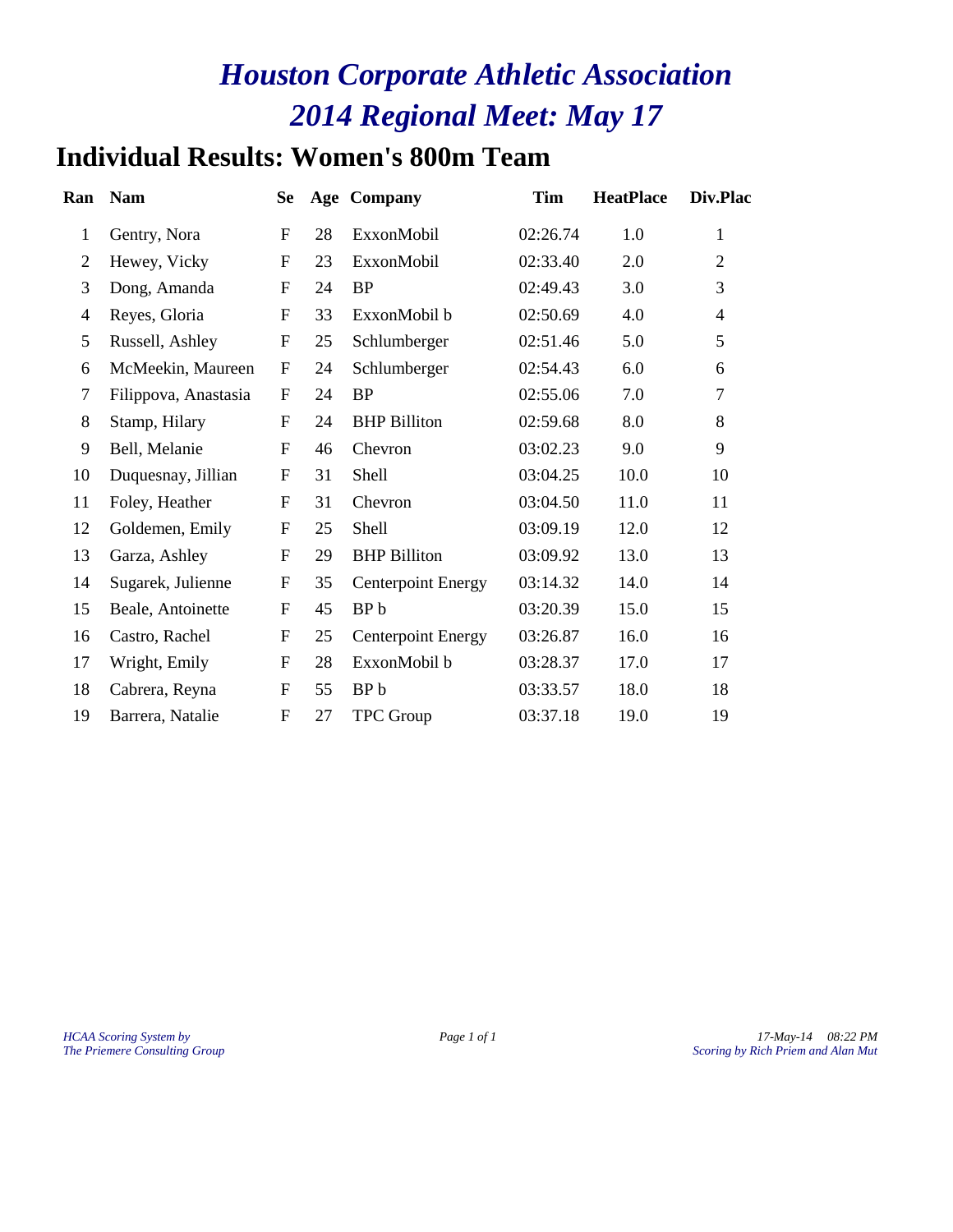### **Team Results: Jump Relay**

| <b>Rank</b>    | <b>Name</b>                                                    | <b>Sex</b>                | Age      | HJ                       | Pts            | LJ                       | Pts            | <b>Points</b>                                         |          |
|----------------|----------------------------------------------------------------|---------------------------|----------|--------------------------|----------------|--------------------------|----------------|-------------------------------------------------------|----------|
| <b>Divisio</b> | $\mathbf{1}$                                                   |                           |          |                          |                |                          |                |                                                       |          |
|                | 1 Shell A                                                      |                           |          |                          |                |                          |                | 3,081.6                                               |          |
|                | Steddum,                                                       | F                         | 41       | 4' 08.00"                | 777.8          | 18'06.00"                | 867.2          | 1,645.0                                               |          |
|                | Hickman, Will                                                  | M                         | 40       | 5' 06.00"                | 776.5          | 16' 10.00"               | 660.1          | 1,436.6                                               |          |
| 2              | <b>ExxonMobil A</b>                                            |                           |          |                          |                |                          |                | 2,994.4                                               |          |
|                | Vollmer, Larry                                                 | M                         | 68       | 5' 00.00"                | 869.6          | 17'00.00"                | 864.4          | 1,734.0                                               |          |
|                | Lynch, Michael                                                 | $\mathbf M$               | 23       | 5' 04.00"                | 673.7          | 16' 11.00"               | 586.7          | 1,260.4                                               |          |
|                | 3 BHP Billiton A                                               |                           |          |                          |                |                          |                | 2,536.9                                               |          |
|                | Sorrentino,                                                    | M                         | 32       | 5' 02.00"                | 666.7          | 16' 01.00"               | 569.3          | 1,236.0                                               |          |
|                | Majekodunmi,                                                   | $\mathbf{M}$              | 30       | 5' 02.00"                | 666.7          | 17' 11.00"               | 634.2          | 1,300.9                                               |          |
|                |                                                                |                           |          |                          |                |                          |                |                                                       |          |
|                | 4 BPA                                                          |                           |          |                          |                |                          |                | 2,530.1                                               |          |
|                | Barta, Mike<br>Norton, Seth                                    | M<br>M                    | 29<br>40 | $5'$ 00.00"<br>4' 08.00" | 631.6<br>658.8 | 18'01.50"<br>15' 07.00"  | 628.6<br>611.1 | 1,260.2<br>1,269.9                                    |          |
|                |                                                                |                           |          |                          |                |                          |                |                                                       |          |
| 5              | <b>ExxonMobil B</b>                                            |                           |          |                          |                |                          |                | 2,443.5                                               |          |
|                | Sulaiman, Teni                                                 | M                         | 25       | 4' 08.00"                | 589.5          | 18' 05.50"               | 640.2          | 1,229.6                                               |          |
|                | Brown, Raina                                                   | $\boldsymbol{\mathrm{F}}$ | 28       | 4' 02.00"                | 609.8          | 14' 09.00"               | 604.1          | 1,213.9                                               |          |
| 6              | <b>TPC Group A</b>                                             |                           |          |                          |                |                          |                | 2,323.6                                               |          |
|                | Putnal, Justin                                                 | $\mathbf M$               | 27       | 4' 08.00"                | 589.5          | 15' 03.00"               | 528.9          | 1,118.4                                               |          |
|                | Maat, Cliff                                                    | M                         | 49       | 4' 08.00"                | 691.4          | 12' 04.00"               | 513.9          | 1,205.2                                               |          |
| 7              | <b>Centerpoint Energy A</b>                                    |                           |          |                          |                |                          |                | 2,263.7                                               |          |
|                | Cleveland, Jerry                                               | $\mathbf M$               | 30       | 4' 08.00"                | 602.2          | 13' 09.00"               | 486.7          | 1,088.9                                               |          |
|                | Kouwe, Mark                                                    | M                         | 57       | 4' 04.00"                | 712.3          | 9' 09.00"                | 462.5          | 1,174.8                                               |          |
| 8              | Schlumberger A                                                 |                           |          |                          |                |                          |                | 2,252.7                                               |          |
|                | Ham, Jeff                                                      | $\mathbf M$               | 40       | 4' 06.00"                | 635.3          | 12' 01.00"               | 473.9          | 1,109.2                                               |          |
|                | Rossopoulos,                                                   | $\mathbf M$               | 26       | 4' 06.00"                | 568.4          | 16' 07.00"               | 575.1          | 1,143.6                                               |          |
| 9              | <b>Shell B</b>                                                 |                           |          |                          |                |                          |                | 1,965.9                                               |          |
|                | Jones, Kimberly                                                | $\boldsymbol{\mathrm{F}}$ | 32       | 4' 04.00"                | 650.0          | 0' 00.00"                | 0.0            | 650.0                                                 |          |
|                | Williams,                                                      | M                         | 24       | 5' 09.00"                | 726.3          | 17' 00.00"               | 589.6          | 1,315.9                                               |          |
|                |                                                                |                           |          |                          |                |                          |                |                                                       |          |
|                | 10 BPB                                                         |                           |          |                          |                |                          |                | 1,780.0                                               |          |
|                | Okoye, Chike<br>Rod, Darwin                                    | M<br>M                    | 38<br>55 | 4' 06.00"<br>0' 00.00"   | 606.7<br>0.0   | 15' 10.00"<br>12' 04.00" | 588.2<br>585.0 | 1,195.0<br>585.0                                      |          |
|                |                                                                |                           |          |                          |                |                          |                |                                                       |          |
|                | 11 BHP Billiton B                                              |                           |          |                          |                |                          |                | 1,644.3                                               |          |
|                | Scott, Kim                                                     | ${\bf F}$                 | 36       | 0' 00.00"                | 0.0            | 10' 04.50"               | 457.7          | 457.7                                                 |          |
|                | Bagley, Aubrey                                                 | $\mathbf F$               | 23       | 4' 02.00"                | 609.8          | 14' 01.00"               | 576.8          | 1,186.5                                               |          |
|                | <b>HCAA</b> Scoring System by<br>The Priemere Consulting Group |                           |          | Page 1 of 3              |                |                          |                | $17$ -May- $14$<br>Scoring by Rich Priem and Alan Mut | 08:22 PM |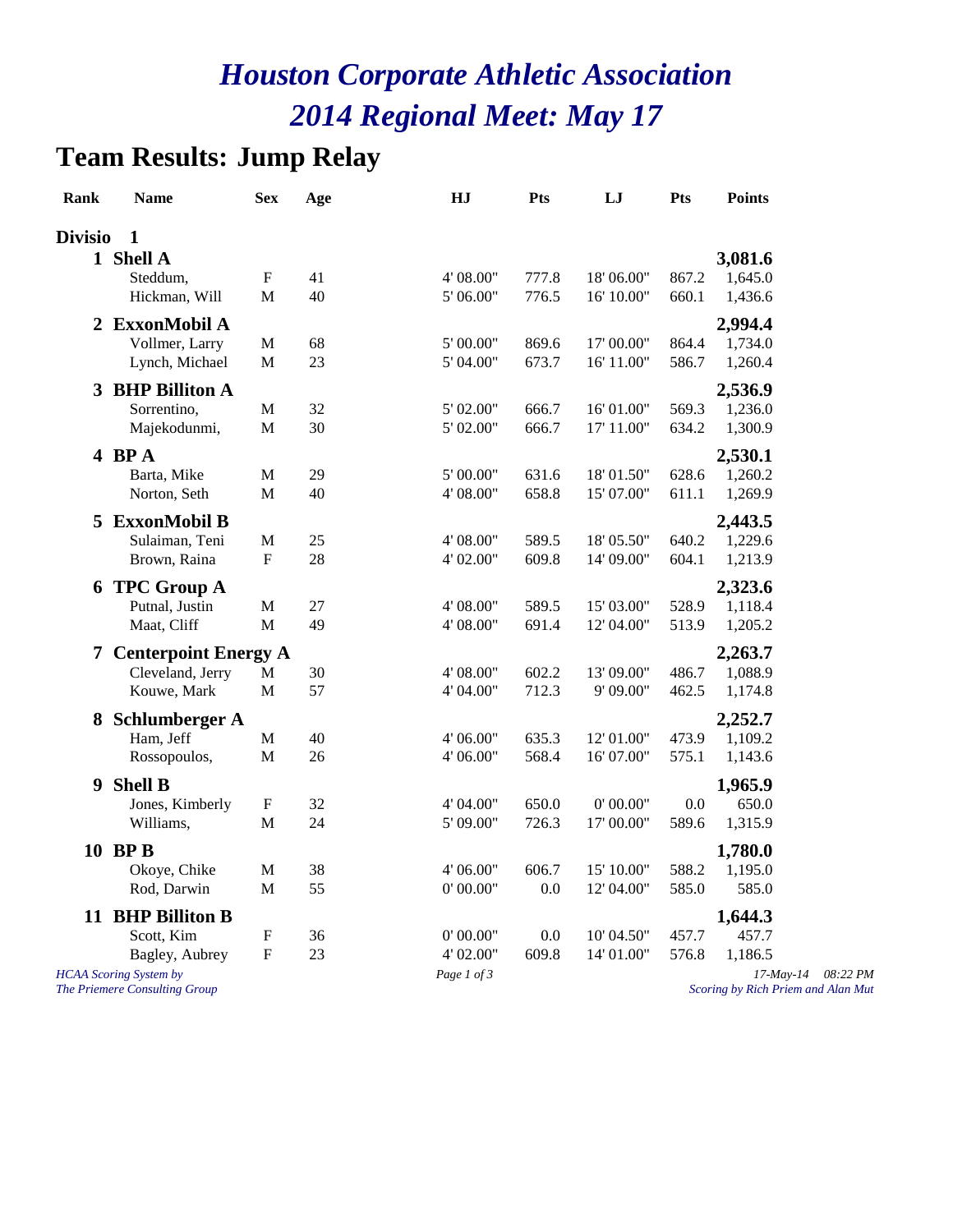# **Team Results: Jump Relay**

| Rank | <b>Name</b>                       | <b>Sex</b>                | Age | HJ        | <b>Pts</b> | LJ         | Pts   | <b>Points</b> |
|------|-----------------------------------|---------------------------|-----|-----------|------------|------------|-------|---------------|
|      | 12 Schlumberger B                 |                           |     |           |            |            |       | 1,637.8       |
|      | Kulesza,                          | M                         | 40  | 4' 00.00" | 564.7      | 12' 04.00" | 483.7 | 1,048.4       |
|      | Bouvier,                          | M                         | 29  | 4' 08.00" | 589.5      | 0' 00.00"  | 0.0   | 589.5         |
|      | 13 TPC Group B                    |                           |     |           |            |            |       | 1,457.7       |
|      | Desai, Chintan                    | $\mathbf M$               | 32  | 4' 02.00" | 537.6      | 0' 00.00"  | 0.0   | 537.6         |
|      | Barrera, Natalie                  | $\mathbf F$               | 27  | 3' 06.00" | 512.2      | 9' 11.50"  | 407.8 | 920.0         |
|      | <b>14 Centerpoint Energy B</b>    |                           |     |           |            |            |       | 1,259.7       |
|      | Ferrel, Lee                       | M                         | 57  | 4' 00.00" | 657.5      | 0' 00.00"  | 0.0   | 657.5         |
|      | Womack,                           | M                         | 32  | 4' 08.00" | 602.2      | 0' 00.00"  | 0.0   | 602.2         |
| 15   | <b>ExxonMobil C</b>               |                           |     |           |            |            |       | 1,163.9       |
|      | Thomas, Jeff J                    | M                         | 68  | 0' 00.00" | 0.0        | 0' 00.00"  | 0.0   | 0.0           |
|      | Farmer,                           | $\mathbf{F}$              | 28  | 4' 00.00" | 585.4      | 14' 01.50" | 578.5 | 1,163.9       |
|      | 16 Shell C                        |                           |     |           |            |            |       | 547.4         |
|      | Gavin, Jesse                      | M                         | 29  | 4' 04.00" | 547.4      | 0' 00.00"  | 0.0   | 547.4         |
|      | Shorter, Caleb                    | $\mathbf M$               | 26  | 0' 00.00" | 0.0        | 0' 00.00"  | 0.0   | 0.0           |
| 17   | <b>Schlumberger C</b>             |                           |     |           |            |            |       | 445.1         |
|      | Potter, Chris                     | M                         | 26  | 0' 00.00" | 0.0        | 0' 00.00"  | 0.0   | 0.0           |
|      | Chittimalla,                      | M                         | 29  | 0' 00.00" | 0.0        | 12' 10.00" | 445.1 | 445.1         |
|      | 18 BHP Billiton C                 |                           |     |           |            |            |       | 0.0           |
|      | Arias, Elias                      | $\mathbf M$               | 23  | 0' 00.00" | 0.0        | 0' 00.00"  | 0.0   | 0.0           |
|      | 19 BP C                           |                           |     |           |            |            |       | 0.0           |
|      | Nguyen, Allen                     | M                         | 29  | 0' 00.00" | 0.0        | 0' 00.00"  | 0.0   | 0.0           |
|      | Bina, Mike                        | $\mathbf M$               | 28  | 0' 00.00" | 0.0        | 0' 00.00"  | 0.0   | 0.0           |
|      | 20 Centerpoint Energy C           |                           |     |           |            |            |       | 0.0           |
|      | Pressley, Jenean                  | F                         | 26  | 0' 00.00" | 0.0        | 0' 00.00"  | 0.0   | 0.0           |
|      | 21 ExxonMobil E                   |                           |     |           |            |            |       | 0.0           |
|      | Chinedum,                         | $\mathbf M$               | 28  | 0' 00.00" | 0.0        | 0' 00.00"  | 0.0   | 0.0           |
|      | 22 Shell D                        |                           |     |           |            |            |       | 0.0           |
|      | Raley, Anna                       | F                         | 32  | 0' 00.00" | 0.0        | 0' 00.00"  | 0.0   | 0.0           |
|      | Shah, Ruchin                      | M                         | 25  | 0' 00.00" | 0.0        | 0' 00.00"  | 0.0   | 0.0           |
|      | 23 Shell E                        |                           |     |           |            |            |       | 0.0           |
|      | Walcott, Lillian                  | F                         | 29  | 0' 00.00" | 0.0        | 0' 00.00"  | 0.0   | 0.0           |
|      | Watkins,                          | $\boldsymbol{\mathrm{F}}$ | 50  | 0' 00.00" | 0.0        | 0' 00.00"  | 0.0   | 0.0           |
|      |                                   |                           |     |           |            |            |       |               |
| 24   | <b>Shell F</b><br>Shorter, Rachel | F                         | 26  | 0' 00.00" | 0.0        | 0' 00.00"  | 0.0   | 0.0<br>0.0    |
|      |                                   |                           |     |           |            |            |       |               |
| 25   | <b>ExxonMobil D</b>               |                           |     |           |            |            |       | 0.0           |
|      | Patterson, Clifton                | M                         | 33  | 0' 00.00" | 0.0        | 0' 00.00"  | 0.0   | 0.0           |
|      | Vitulli, Jessie                   | $\boldsymbol{\mathrm{F}}$ | 38  | 0' 00.00" | 0.0        | 0' 00.00"  | 0.0   | 0.0           |

*HCAA Scoring System by Page 3 of 3 17-May-14 08:*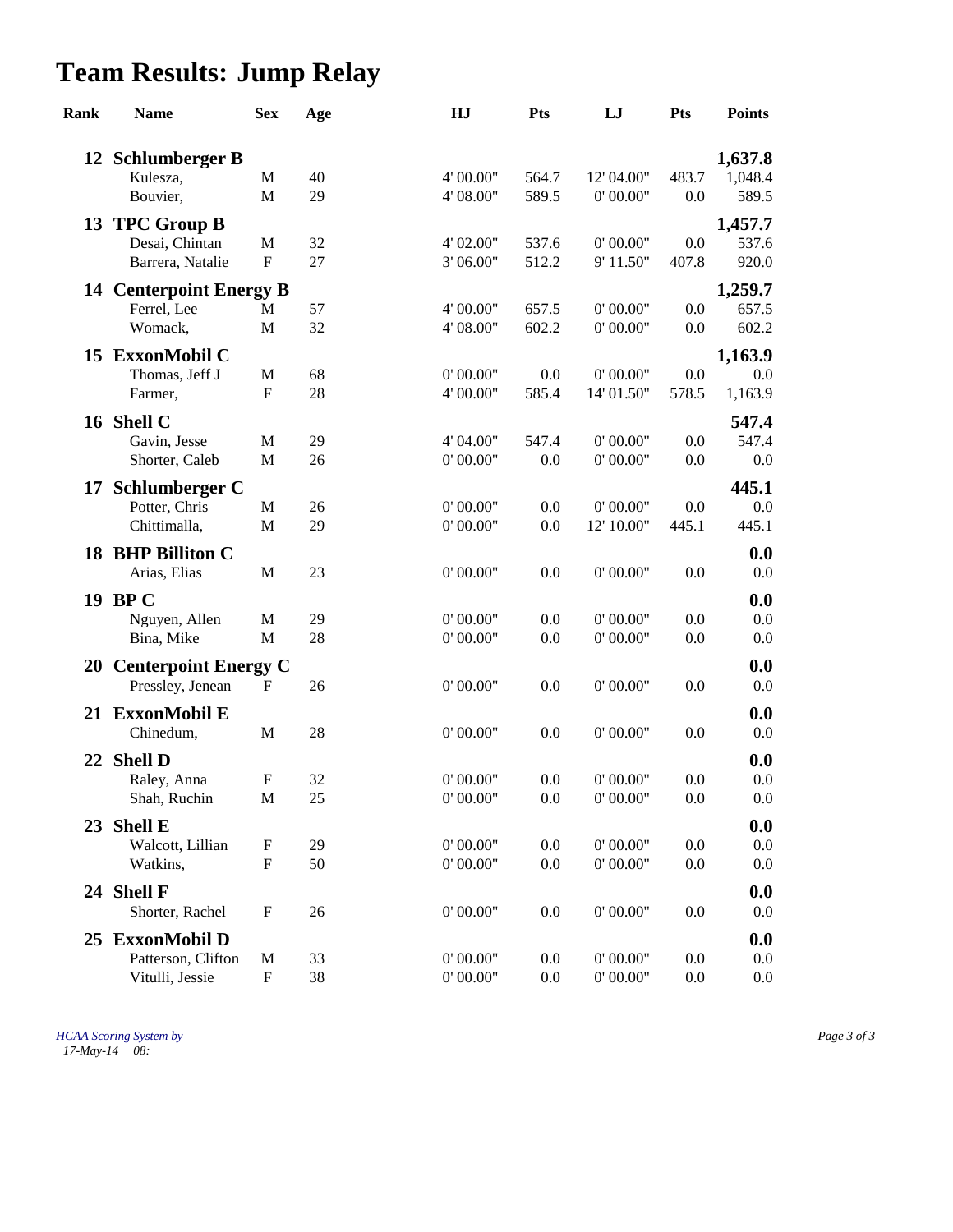### **Individual Results: Jump Relay**

|                  | <b>Rank Name</b>  | Sex                       | Age | Company             | HJ        | <b>Pts</b> | LJ         | <b>Pts</b> | <b>Points</b> |
|------------------|-------------------|---------------------------|-----|---------------------|-----------|------------|------------|------------|---------------|
| $\mathbf{1}$     | Vollmer, Larry    | M                         | 68  | ExxonMobil          | 5' 00.00" | 869.6      | 17' 00.00" | 864.4      | 1,734.0       |
| $\mathbf{2}$     | Steddum, Tongula  | F                         | 41  | <b>Shell</b>        | 4' 08.00" | 777.8      | 18'06.00"  | 867.2      | 1,645.0       |
| 3                | Hickman, Will     | M                         | 40  | Shell               | 5' 06.00" | 776.5      | 16' 10.00" | 660.1      | 1,436.6       |
| $\overline{4}$   | Williams,         | $\mathbf M$               | 24  | <b>Shell</b>        | 5' 09.00" | 726.3      | 17' 00.00" | 589.6      | 1,315.9       |
| 5                | Majekodunmi,      | M                         | 30  | <b>BHP</b> Billiton | 5' 02.00" | 666.7      | 17' 11.00" | 634.2      | 1,300.9       |
| 6                | Norton, Seth      | M                         | 40  | <b>BP</b>           | 4' 08.00" | 658.8      | 15' 07.00" | 611.1      | 1,269.9       |
| $\boldsymbol{7}$ | Lynch, Michael    | $\mathbf M$               | 23  | ExxonMobil          | 5' 04.00" | 673.7      | 16' 11.00" | 586.7      | 1,260.4       |
| $8\,$            | Barta, Mike       | $\mathbf M$               | 29  | <b>BP</b>           | 5' 00.00" | 631.6      | 18'01.50"  | 628.6      | 1,260.2       |
| 9                | Sorrentino, Nick  | M                         | 32  | <b>BHP</b> Billiton | 5' 02.00" | 666.7      | 16' 01.00" | 569.3      | 1,236.0       |
| 10               | Sulaiman, Teni    | $\mathbf M$               | 25  | ExxonMobil          | 4' 08.00" | 589.5      | 18' 05.50" | 640.2      | 1,229.6       |
| 11               | Brown, Raina      | F                         | 28  | ExxonMobil          | 4' 02.00" | 609.8      | 14' 09.00" | 604.1      | 1,213.9       |
| 12               | Maat, Cliff       | M                         | 49  | <b>TPC</b> Group    | 4' 08.00" | 691.4      | 12' 04.00" | 513.9      | 1,205.2       |
| 13               | Okoye, Chike      | $\mathbf M$               | 38  | <b>BP</b>           | 4' 06.00" | 606.7      | 15' 10.00" | 588.2      | 1,195.0       |
| 14               | Bagley, Aubrey    | ${\bf F}$                 | 23  | <b>BHP</b> Billiton | 4' 02.00" | 609.8      | 14' 01.00" | 576.8      | 1,186.5       |
| 15               | Kouwe, Mark       | M                         | 57  | Centerpoint         | 4' 04.00" | 712.3      | 9' 09.00"  | 462.5      | 1,174.8       |
| 16               | Farmer, Samantha  | F                         | 28  | ExxonMobil          | 4' 00.00" | 585.4      | 14' 01.50" | 578.5      | 1,163.9       |
| 17               | Rossopoulos,      | M                         | 26  | Schlumberger        | 4' 06.00" | 568.4      | 16' 07.00" | 575.1      | 1,143.6       |
| 18               | Putnal, Justin    | $\mathbf M$               | 27  | <b>TPC</b> Group    | 4' 08.00" | 589.5      | 15' 03.00" | 528.9      | 1,118.4       |
| 19               | Ham, Jeff         | M                         | 40  | Schlumberger        | 4' 06.00" | 635.3      | 12' 01.00" | 473.9      | 1,109.2       |
| 20               | Cleveland, Jerry  | M                         | 30  | Centerpoint         | 4' 08.00" | 602.2      | 13' 09.00" | 486.7      | 1,088.9       |
| 21               | Kulesza, Radoslaw | M                         | 40  | Schlumberger        | 4' 00.00" | 564.7      | 12' 04.00" | 483.7      | 1,048.4       |
| 22               | Barrera, Natalie  | $\mathbf F$               | 27  | <b>TPC</b> Group    | 3'06.00"  | 512.2      | 9' 11.50"  | 407.8      | 920.0         |
| 23               | Ferrel, Lee       | M                         | 57  | Centerpoint         | 4' 00.00" | 657.5      | 0' 00.00"  | 0.0        | 657.5         |
| 24               | Jones, Kimberly   | $\boldsymbol{\mathrm{F}}$ | 32  | Shell               | 4' 04.00" | 650.0      | 0' 00.00"  | $0.0\,$    | 650.0         |
| 25               | Womack, Brandon   | M                         | 32  | Centerpoint         | 4' 08.00" | 602.2      | 0' 00.00"  | 0.0        | 602.2         |
| 26               | Bouvier, Hugues   | $\mathbf M$               | 29  | Schlumberger        | 4' 08.00" | 589.5      | 0' 00.00"  | 0.0        | 589.5         |
| 27               | Rod, Darwin       | M                         | 55  | <b>BP</b>           | 0'00.00"  | 0.0        | 12' 04.00" | 585.0      | 585.0         |
| 28               | Gavin, Jesse      | $\mathbf M$               | 29  | Shell               | 4' 04.00" | 547.4      | 0' 00.00"  | 0.0        | 547.4         |
|                  |                   |                           |     |                     |           |            |            |            |               |

*HCAA Scoring System by Page 1 of 2 Page 1 of 2 17-May-14 08:22 PM*<br>*Page 1 of 2 17-May-14 08:22 PM*<br>*Scoring by Rich Priem and Alan Mut The Priemere Consulting Group Scoring by Rich Priem and Alan Mut*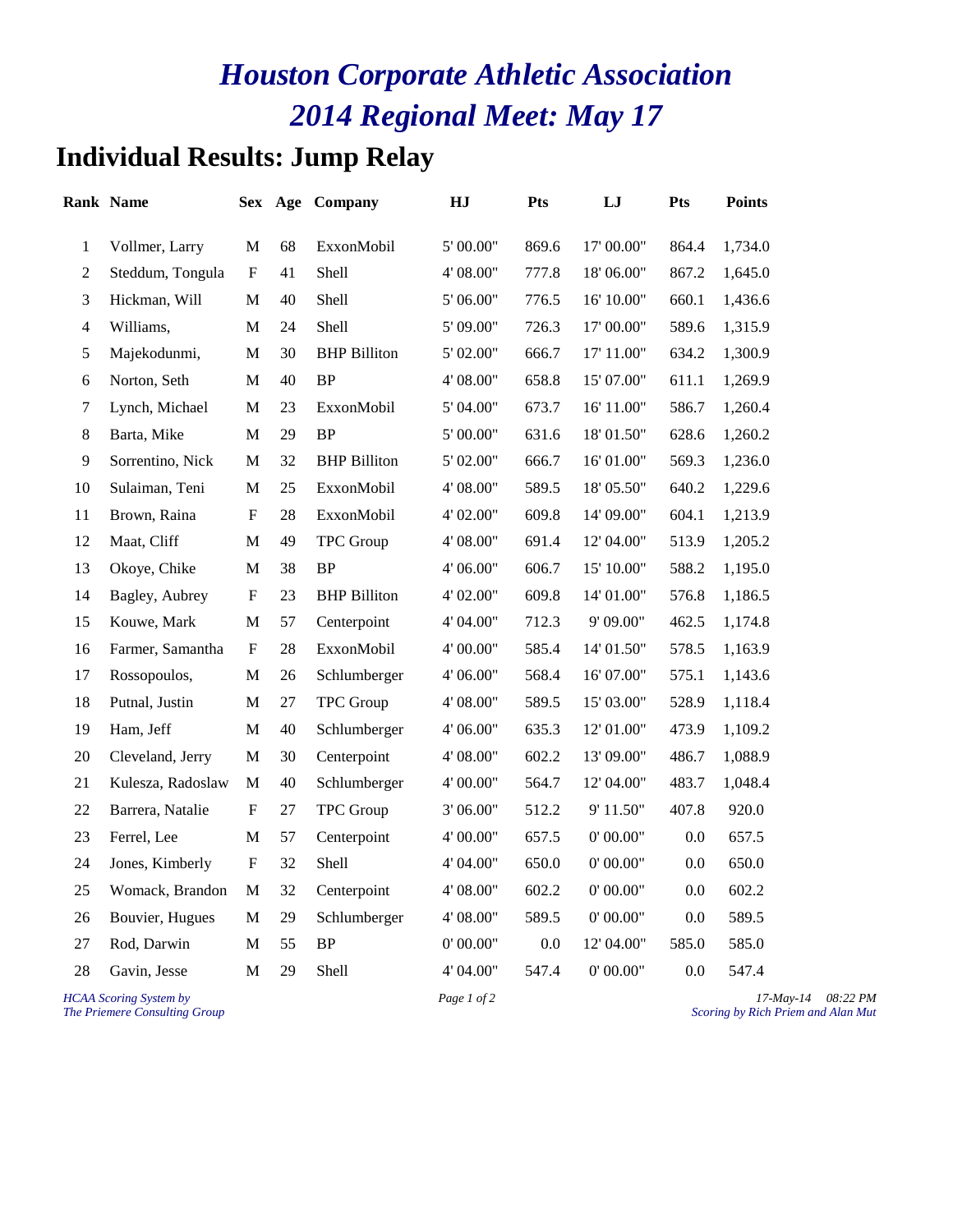# **Individual Results: Jump Relay**

| <b>Rank Name</b>   |                           |    | Company             | HJ        | <b>Pts</b> | LJ         | <b>Pts</b> | <b>Points</b> |
|--------------------|---------------------------|----|---------------------|-----------|------------|------------|------------|---------------|
| Desai, Chintan     | M                         | 32 | <b>TPC</b> Group    | 4' 02.00" | 537.6      | 0' 00.00"  | 0.0        | 537.6         |
| Scott, Kim         | $\mathbf F$               | 36 | <b>BHP</b> Billiton | 0' 00.00" | 0.0        | 10' 04.50" | 457.7      | 457.7         |
| Chittimalla, Eshan | M                         | 29 | Schlumberger        | 0' 00.00" | 0.0        | 12' 10.00" | 445.1      | 445.1         |
| Nguyen, Allen      | M                         | 29 | <b>BP</b>           | 0' 00.00" | 0.0        | 0'00.00"   | 0.0        | 0.0           |
| Vitulli, Jessie    | $\mathbf{F}$              | 38 | ExxonMobil          | 0' 00.00" | 0.0        | 0'00.00"   | 0.0        | 0.0           |
| Bina, Mike         | M                         | 28 | <b>BP</b>           | 0'00.00"  | 0.0        | 0'00.00"   | 0.0        | 0.0           |
| Arias, Elias       | M                         | 23 | <b>BHP</b> Billiton | 0' 00.00" | 0.0        | 0' 00.00"  | 0.0        | 0.0           |
| Pressley, Jenean   | $\mathbf F$               | 26 | Centerpoint         | 0' 00.00" | 0.0        | 0'00.00"   | 0.0        | 0.0           |
| Patterson, Clifton | M                         | 33 | ExxonMobil          | 0'00.00"  | 0.0        | 0'00.00"   | 0.0        | 0.0           |
| Chinedum,          | M                         | 28 | ExxonMobil          | 0'00.00"  | 0.0        | 0'00.00"   | 0.0        | 0.0           |
| Potter, Chris      | M                         | 26 | Schlumberger        | 0' 00.00" | 0.0        | 0' 00.00"  | 0.0        | 0.0           |
| Shorter, Caleb     | $\mathbf M$               | 26 | Shell               | 0' 00.00" | 0.0        | 0' 00.00"  | 0.0        | 0.0           |
| Raley, Anna        | $\boldsymbol{\mathrm{F}}$ | 32 | Shell               | 0' 00.00" | 0.0        | 0' 00.00"  | 0.0        | 0.0           |
| Shah, Ruchin       | M                         | 25 | <b>Shell</b>        | 0' 00.00" | 0.0        | 0' 00.00"  | 0.0        | 0.0           |
| Walcott, Lillian   | $\boldsymbol{F}$          | 29 | <b>Shell</b>        | 0' 00.00" | 0.0        | 0'00.00"   | 0.0        | 0.0           |
| Watkins, Marcella  | $\mathbf F$               | 50 | Shell               | 0' 00.00" | 0.0        | 0' 00.00"  | 0.0        | 0.0           |
| Shorter, Rachel    | $\mathbf F$               | 26 | Shell               | 0' 00.00" | 0.0        | 0' 00.00"  | 0.0        | 0.0           |
| Thomas, Jeff J     | $\mathbf M$               | 68 | ExxonMobil          | 0' 00.00" | 0.0        | 0'00.00"   | 0.0        | 0.0           |
|                    |                           |    |                     | Sex Age   |            |            |            |               |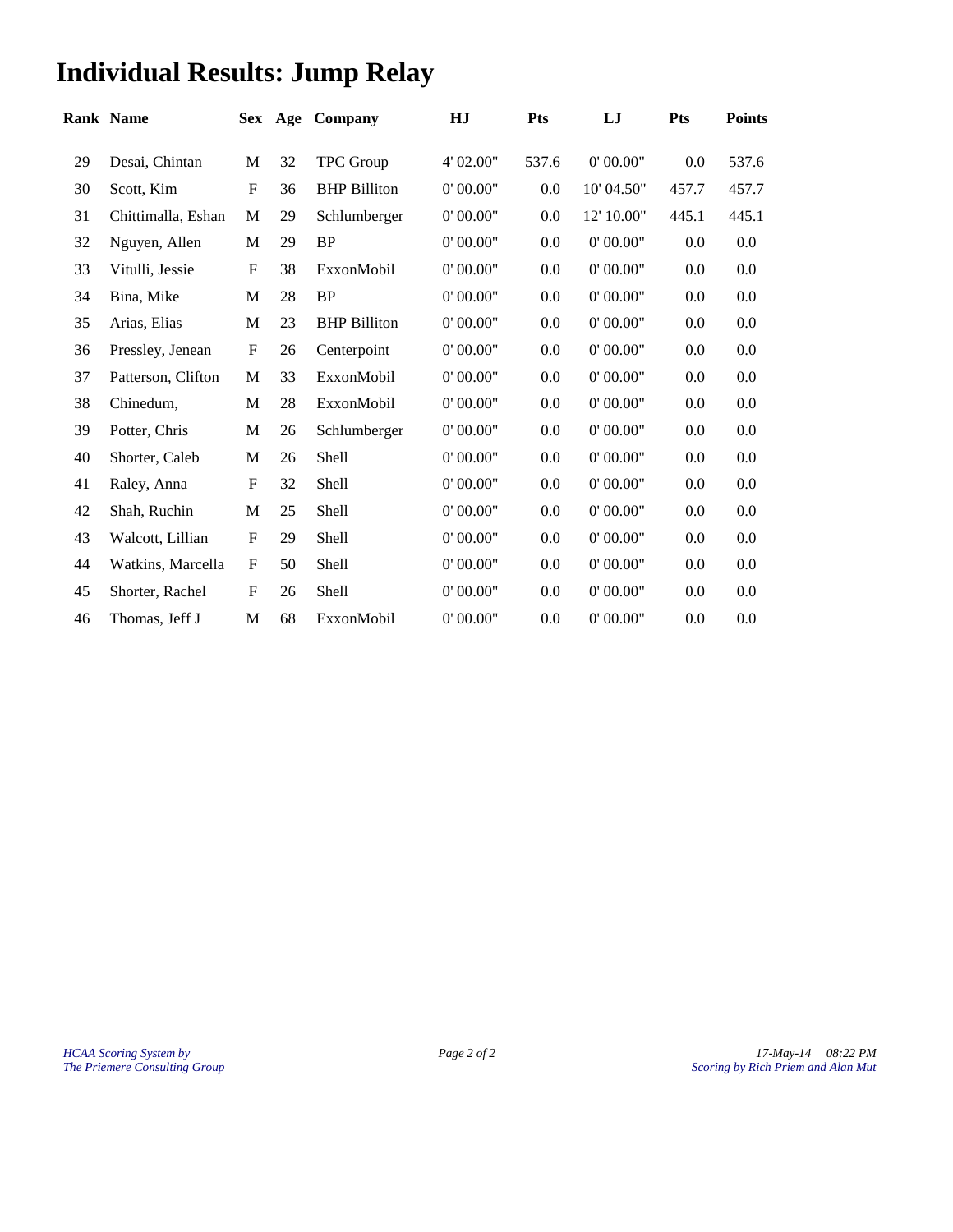### **Team Results: Weight Relay**

| Rank           | <b>Name</b>                   | <b>Sex</b>   | Age | <b>SHOT</b> | Pts   | <b>DIS</b> | Pts   | <b>JAV</b> | Pts   | <b>Points</b> |
|----------------|-------------------------------|--------------|-----|-------------|-------|------------|-------|------------|-------|---------------|
| <b>Divisio</b> | $\mathbf{1}$                  |              |     |             |       |            |       |            |       |               |
|                | 1 ExxonMobil A                |              |     |             |       |            |       |            |       | 2,413.0       |
|                | Williams,                     | $\mathbf{M}$ | 63  | 36' 03.00"  | 669.2 | 98' 10.50" | 485.7 | 81'09.00"  | 418.9 | 1,155.0       |
|                | Stilbert, John                | M            | 61  | 33' 10.00"  | 624.6 | 129'       | 633.6 | 93' 01.00" | 476.9 | 1,258.0       |
|                | 2 Centerpoint Energy A        |              |     |             |       |            |       |            |       | 2,205.0       |
|                | Young, Russell                | $\mathbf M$  | 58  | 35' 10.50"  | 654.3 | 82' 07.00" | 434.6 | 96' 01.00" | 498.9 | 1,153.0       |
|                | Kouwe, Mark                   | $\mathbf M$  | 57  | 32' 01.00"  | 585.1 | 0' 00.00"  | 0.0   | 90' 00.00" | 467.3 | 1,052.0       |
|                | $3$ BP $A$                    |              |     |             |       |            |       |            |       | 2,100.0       |
|                | Dollinger, Katie              | ${\bf F}$    | 25  | 37' 11.50"  | 590.8 | 103'       | 479.6 | 0' 00.00"  | 0.0   | 1,070.0       |
|                | Fitzpatrick,                  | ${\bf F}$    | 24  | 35' 06.50"  | 553.2 | 0'00.00"   | 0.0   | 103'       | 476.4 | 1,030.0       |
|                | 4 Chevron A                   |              |     |             |       |            |       |            |       | 1,962.0       |
|                | Moore, Ed                     | $\mathbf M$  | 45  | 27' 02.50"  | 483.7 | 101'       | 526.5 | 0' 00.00"  | 0.0   | 1,010.0       |
|                | Rehm, Gregory                 | M            | 26  | 32' 04.00"  | 483.2 | 96' 03.00" | 422.1 | 139'       | 469.1 | 952.0         |
|                | <b>5 BPB</b>                  |              |     |             |       |            |       |            |       | 1,940.0       |
|                | Rod, Darwin                   | M            | 55  | 27' 07.50"  | 503.8 | 65' 05.00" | 344.3 | 83' 02.00" | 431.8 | 936.0         |
|                | Veney, Anthony                | M            | 31  | 39' 05.50"  | 596.3 | 84' 02.50" | 369.7 | 121'       | 407.4 | 1,004.0       |
|                | <b>6 Shell A</b>              |              |     |             |       |            |       |            |       | 1,818.0       |
|                | Carrilo, Aseal                | M            | 24  | 28' 09.00"  | 429.6 | 81'11.00"  | 359.3 | 52' 01.00" | 175.6 | 789.0         |
|                | Buck, Jeff                    | $\mathbf{M}$ | 60  | 31' 04.00"  | 578.5 | 91'08.00"  | 450.3 | 82' 03.00" | 421.4 | 1,029.0       |
|                | <b>7 Centerpoint Energy B</b> |              |     |             |       |            |       |            |       | 1,764.0       |
|                | Ferrel, Lee                   | M            | 57  | 32' 04.00"  | 589.7 | 80' 10.50" | 425.7 | 82' 00.00" | 425.8 | 1,015.0       |
|                | Tamez, David                  | $\mathbf{M}$ | 25  | 25' 05.00"  | 379.8 | 62' 01.00" | 272.3 | 109'       | 368.8 | 749.0         |
|                | 8 Schlumberger A              |              |     |             |       |            |       |            |       | 1,629.0       |
|                | Lundy,                        | $\mathbf M$  | 38  | 30' 01.00"  | 478.8 | 61'06.50"  | 284.5 | 100'       | 381.7 | 861.0         |
|                | Velasco, Nicole               | ${\bf F}$    | 26  | 28' 06.50"  | 444.2 | 47' 09.50" | 220.7 | 70' 04.00" | 324.2 | 768.0         |
|                | 9 ExxonMobil B                |              |     |             |       |            |       |            |       | 1,497.0       |
|                | Holland, David                | M            | 28  | 24' 10.00"  | 371.1 | 0' 00.00"  | 0.0   | 0' 00.00"  | 0.0   | 371.0         |
|                | Chinedum,                     | M            | 28  | 38' 07.50"  | 577.2 | 125'       | 549.0 | 93' 05.00" | 314.9 | 1,126.0       |
|                | 10 Shell B                    |              |     |             |       |            |       |            |       | 1,466.0       |
|                | Gavin, Jesse                  | $\mathbf M$  | 29  | 29' 02.00"  | 435.9 | 0' 00.00"  | 0.0   | 96' 00.00" | 323.6 | 759.0         |
|                | Hitchcock,                    | M            | 33  | 27' 06.00"  | 415.6 | 0' 00.00"  | 0.0   | 86' 10.00" | 291.6 | 707.0         |
|                | 11 BHP Billiton A             |              |     |             |       |            |       |            |       | 1,446.0       |

*HCAA Scoring System by Page 1 of 2 17-May-14 08:23 PM The Priemere Consulting Group Scoring by Rich Priem and Alan Mut*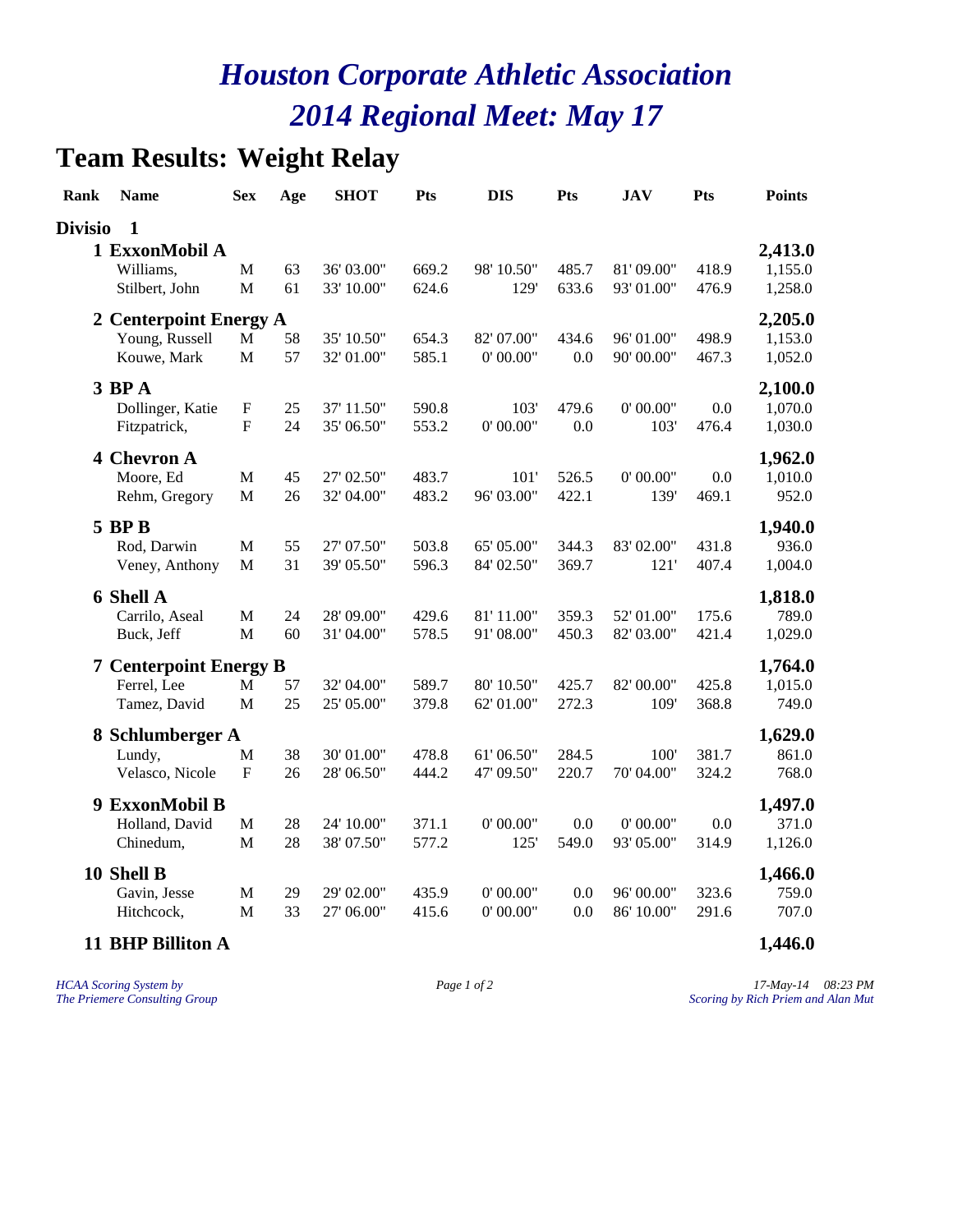# **Team Results: Weight Relay**

| Rank | <b>Name</b>                   | <b>Sex</b>        | Age      | <b>SHOT</b>              | Pts            | <b>DIS</b>             | Pts            | <b>JAV</b>         | Pts            | <b>Points</b>  |
|------|-------------------------------|-------------------|----------|--------------------------|----------------|------------------------|----------------|--------------------|----------------|----------------|
|      | Hamm, Justin<br>Smith, Jordan | M<br>$\mathbf{M}$ | 27<br>25 | 28' 10.00"<br>28' 09.00" | 430.9<br>429.6 | 0' 00.00"<br>0' 00.00" | 0.0<br>$0.0\,$ | 100'<br>73' 03.00" | 337.6<br>246.9 | 769.0<br>677.0 |
|      | 12 Schlumberger B             |                   |          |                          |                |                        |                |                    |                | 1,340.0        |
|      | Huiszoon,                     | M                 | 52       | 25' 00.00"               | 427.4          | 53' 09.00"             | 265.2          | 0' 00.00"          | 0.0            | 693.0          |
|      | Potter, Chris                 | M                 | 26       | 24' 04.50"               | 364.3          | 63' 10.50"             | 280.2          | 84' 00.00"         | 283.1          | 647.0          |
|      | 13 TPC Group A                |                   |          |                          |                |                        |                |                    |                | 1,201.0        |
|      | White, Richard                | M                 | 65       | 35' 09.50"               | 660.8          | 110 <sup>'</sup>       | 540.7          | 67' 11.00"         | 348.0          | 1,201.0        |
|      | 14 Shell C                    |                   |          |                          |                |                        |                |                    |                | 989.0          |
|      | Walcott, Lillian              | ${\bf F}$         | 29       | 21' 01.50"               | 328.8          | 0' 00.00"              | 0.0            | 46' 01.00"         | 212.4          | 541.0          |
|      | Shah, Ruchin                  | $\mathbf{M}$      | 25       | 20' 05.00"               | 305.1          | 0' 00.00"              | 0.0            | 42' 03.00"         | 142.4          | 448.0          |
|      | 15 BP C                       |                   |          |                          |                |                        |                |                    |                | 911.0          |
|      | Olmsted, Dave                 | M                 | 29       | 37' 00.00"               | 552.9          | 81'08.50"              | 358.4          | 0' 00.00"          | 0.0            | 911.0          |
|      | Moss, Al                      | $\mathbf{M}$      | 36       | 0' 00.00"                | 0.0            | 0' 00.00"              | 0.0            | 0' 00.00"          | 0.0            | $0.0\,$        |
|      | 16 Schlumberger C             |                   |          |                          |                |                        |                |                    |                | 819.0          |
|      | Chittimalla,                  | $\mathbf{M}$      | 29       | 22' 09.00"               | 340.0          | 0' 00.00"              | 0.0            | 57' 03.00"         | 193.0          | 533.0          |
|      | Bouvier,                      | M                 | 29       | 0' 00.00"                | $0.0\,$        | $0'$ 00.00"            | 0.0            | 84' 09.00"         | 285.7          | 286.0          |
|      | 17 Chevron B                  |                   |          |                          |                |                        |                |                    |                | 648.0          |
|      | Paradeis, Matt                | $\mathbf{M}$      | 26       | 25' 10.00"               | 386.1          | 59' 09.00"             | 262.1          | 75' 01.00"         | 253.1          | 648.0          |
|      | 18 Schlumberger D             |                   |          |                          |                |                        |                |                    |                | 492.0          |
|      | Rogman,                       | M                 | 29       | 0' 00.00"                | 0.0            | 0' 00.00"              | 0.0            | 65' 03.00"         | 219.9          | 220.0          |
|      | Hora, Ken                     | M                 | 25       | 0' 00.00"                | 0.0            | 0' 00.00"              | 0.0            | 80' 08.00"         | 271.9          | 272.0          |
|      | 19 Schlumberger E             |                   |          |                          |                |                        |                |                    |                | 213.0          |
|      | Dinh, Tracey                  | ${\bf F}$         | 35       | 0' 00.00"                | 0.0            | 0' 00.00"              | 0.0            | 38' 07.00"         | 213.5          | 213.0          |
|      | <b>20 BPD</b>                 |                   |          |                          |                |                        |                |                    |                | 0.0            |
|      | Dumm, Morgan                  | ${\bf F}$         | 24       | 0' 00.00"                | 0.0            | 0' 00.00"              | 0.0            | 0' 00.00"          | 0.0            | 0.0            |
|      | 21 Shell D                    |                   |          |                          |                |                        |                |                    |                | 0.0            |
|      | Demel, Seth                   | M                 | 31       | 0' 00.00"                | 0.0            | 0' 00.00"              | 0.0            | 0' 00.00"          | 0.0            | 0.0            |
|      | Raley, Anna                   | ${\bf F}$         | 32       | 0' 00.00"                | $0.0\,$        | $0'$ 00.00"            | $0.0\,$        | 0' 00.00"          | 0.0            | 0.0            |
|      | 22 BHP Billiton B             |                   |          |                          |                |                        |                |                    |                | 0.0            |
|      | Chandler, Joseph              | M                 | 37       | 0' 00.00"                | 0.0            | 0'00.00"               | 0.0            | 0' 00.00"          | 0.0            | 0.0            |
|      | 23 ExxonMobil C               |                   |          |                          |                |                        |                |                    |                | 0.0            |
|      | Harwell, Jarrot               | $\mathbf M$       | 38       | 0' 00.00"                | 0.0            | 0' 00.00"              | 0.0            | 0' 00.00"          | 0.0            | 0.0            |

*HCAA Scoring System by Page 2 of 2 17-May-14 08:23 PM The Priemere Consulting Group Scoring by Rich Priem and Alan Mut*